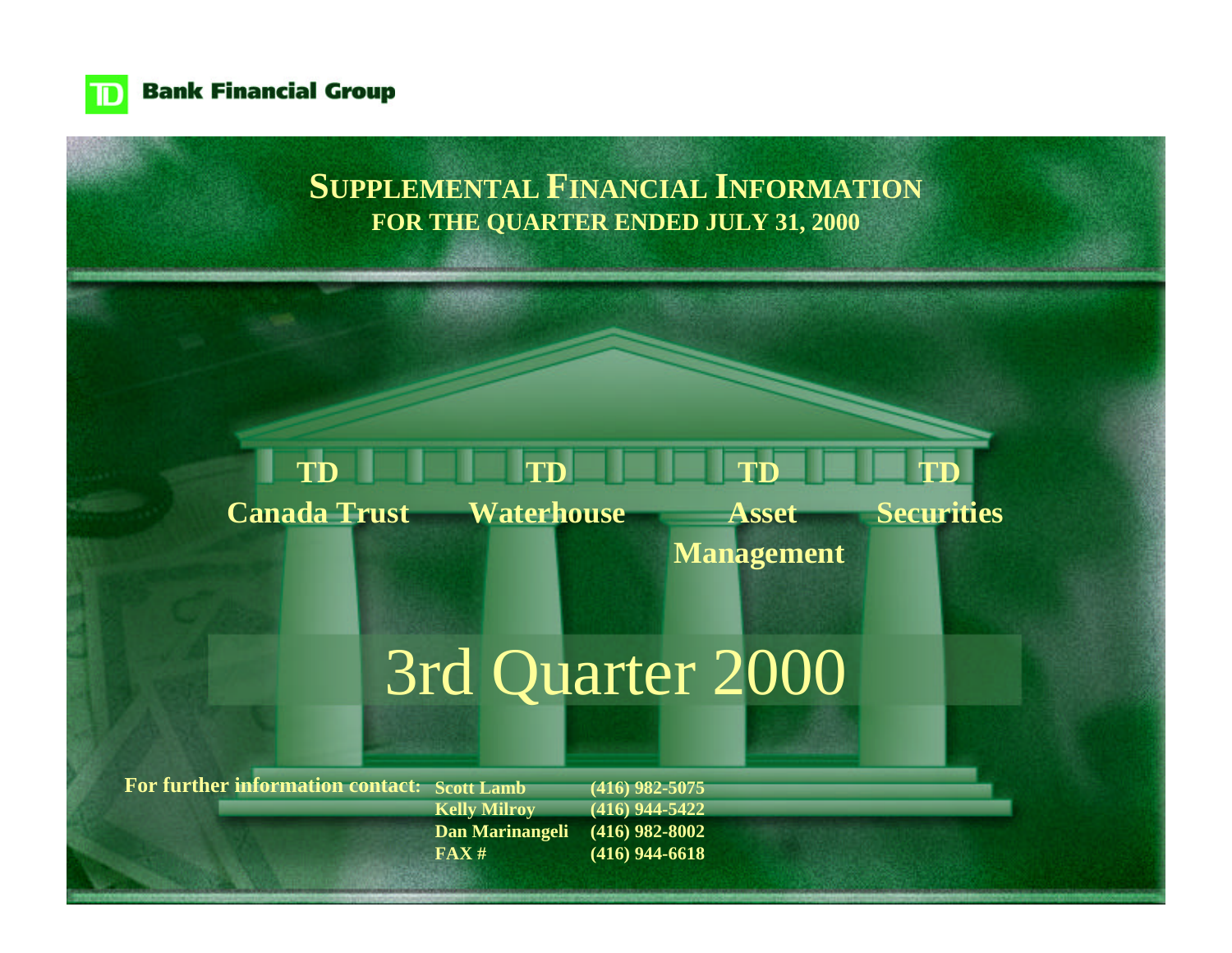

<span id="page-1-0"></span>

|                                                                          | <b>Index</b>            | For the Quarter Ended July 31, 2000                                               |      |
|--------------------------------------------------------------------------|-------------------------|-----------------------------------------------------------------------------------|------|
|                                                                          | Page                    |                                                                                   | Page |
| <b>Highlights</b>                                                        | 1                       | <b>Securities Surplus (Deficit) Over Book</b>                                     | 11   |
| <b>Shareholder Value</b>                                                 | $\overline{2}$          | <b>Deferred Revenue</b>                                                           | 11   |
| <b>Net Income</b>                                                        | 3                       | <b>Intangibles and Goodwill</b>                                                   | 11   |
| <b>Net Income by Major Business Segment:</b>                             |                         | <b>Restructuring Costs</b>                                                        | 11   |
| - Total Bank                                                             | 4                       | <b>Net Interest Income</b>                                                        | 12   |
| - TD Canada Trust                                                        | 5                       | <b>Other Income</b>                                                               | 13   |
| - TD Waterhouse                                                          | 6                       | <b>Non-Interest Expenses</b>                                                      | 14   |
| - TD Asset Management                                                    | $\overline{\mathbf{7}}$ | Analysis of Change in Shareholders' Equity and<br><b>Non-Controlling Interest</b> | 15   |
| - TD Securities                                                          | 8                       | <b>Risk-Weighted Assets</b>                                                       | 16   |
| <b>Balance Sheet</b>                                                     | 9                       | <b>Capital</b>                                                                    | 16   |
| <b>Assets Under Administration and</b><br><b>Assets Under Management</b> | 9                       | <b>Derivatives</b>                                                                | 17   |
| NII, Margins, Rates and Other Statistics                                 | 10                      | <b>Impaired Loans by Business Line and</b><br><b>General Allowances</b>           | 18   |
| <b>Interest Rate Sensitivity</b>                                         | 11                      |                                                                                   |      |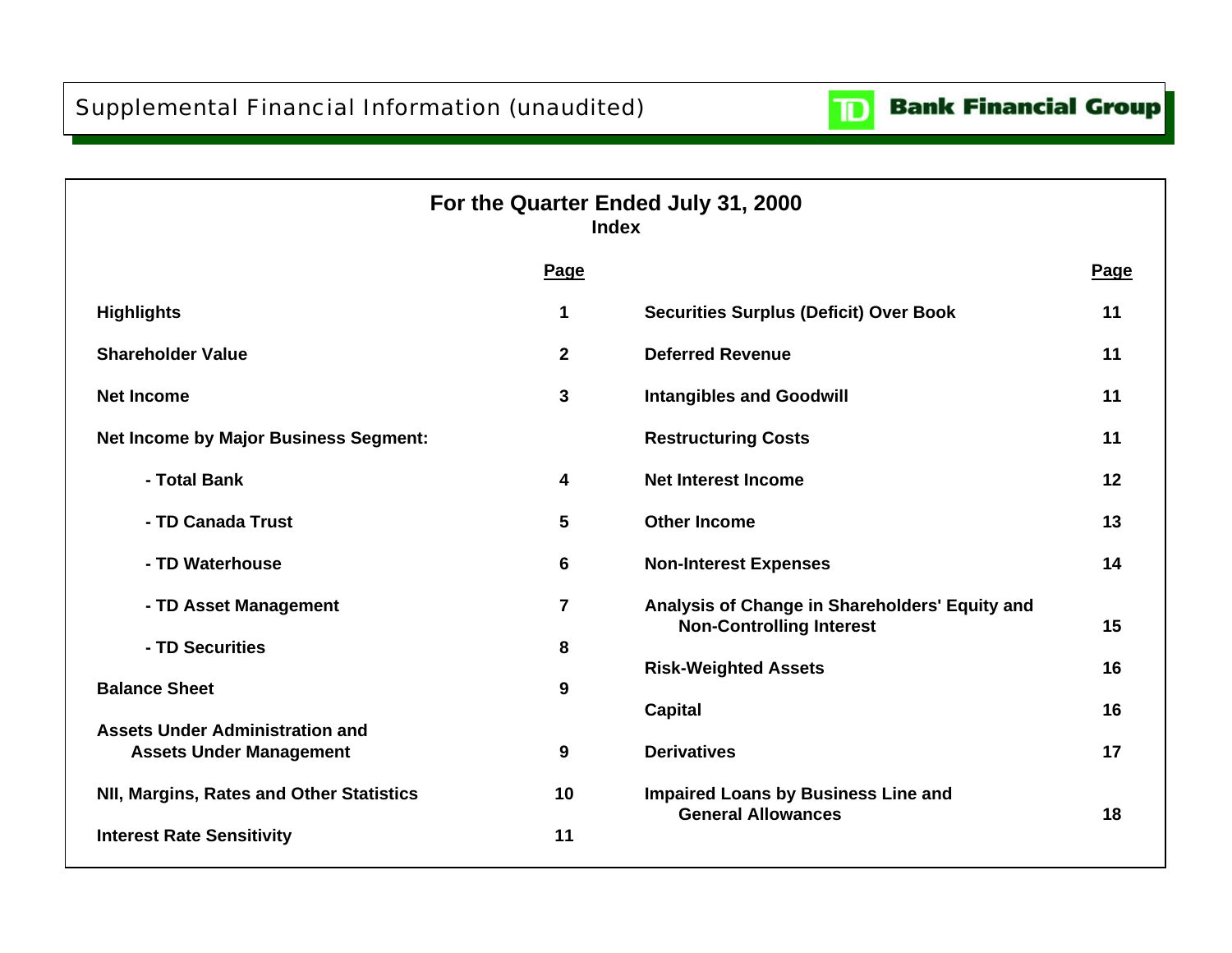### <span id="page-2-0"></span>Highlights

|  |  | <b>TD</b> Bank Financial Group |  |
|--|--|--------------------------------|--|
|--|--|--------------------------------|--|

|                                                                    | <b>LINE</b>    |             | 1998  |                |                |        |                | 1999           |               |                | 2000       |                 | Q3 % change |             | <b>Year to Date</b> |
|--------------------------------------------------------------------|----------------|-------------|-------|----------------|----------------|--------|----------------|----------------|---------------|----------------|------------|-----------------|-------------|-------------|---------------------|
| <b>FOR THE PERIOD ENDED</b>                                        | #              | Q3          |       | Q <sub>4</sub> | Q <sub>1</sub> |        | Q <sub>2</sub> | Q <sub>3</sub> | Q4            | Q <sub>1</sub> | Q2         | Q3              | vs Q3 99    | 1999        | 2000                |
| Results of operations (\$ millions)                                |                |             |       |                |                |        |                |                |               |                |            |                 |             |             |                     |
| Net income - cash basis - excluding special items*                 |                | \$<br>297   | \$    | 244            | \$<br>323      |        | \$.<br>358     | \$<br>402      | 389           | \$<br>458      | \$<br>537  | 511<br>\$       | 27 %        | \$1,083     | \$1,506             |
| Net interest income (TEB)                                          | $\overline{2}$ | 784         |       | 774            | 838            |        | 752            | 779            | 804           | 818            | 994        | 959             | 23          | 2,369       | 2,771               |
| Total revenue (TEB) excluding special gains                        | 3              | 1.789       |       | 1.431          | 1.775          |        | 1.796          | 1.844          | 1.850         | 2,097          | 2,837      | 2,591           | 41          | 5.415       | 7,525               |
| Per common share                                                   |                |             |       |                |                |        |                |                |               |                |            |                 |             |             |                     |
| Net income - cash basis - excluding special items*                 | 4              | \$<br>.48   | \$    | .39            | .53<br>\$      |        | \$<br>.58      | \$<br>.66      | .62<br>\$     | .72<br>\$      | .84<br>\$. | .80<br>\$       | 21 %        | \$<br>1.77  | \$2.36              |
| Financial position (\$ billions)                                   |                |             |       |                |                |        |                |                |               |                |            |                 |             |             |                     |
| Total assets                                                       | 5              | \$208.7     |       | \$181.8        | \$213.5        |        | \$208.0        | \$222.5        | \$214.4       | \$233.9        | \$270.1    | \$272.7         | 23 %        | \$222.5     | \$272.7             |
| Total common equity                                                | 6              | 7.5         |       | 7.7            | 7.8            |        | 7.9            | 9.4            | 10.7          | 11.0           | 10.9       | 11.0            | 17          | 9.4         | 11.0                |
| Other (\$ millions)                                                |                |             |       |                |                |        |                |                |               |                |            |                 |             |             |                     |
| Net interest margin (TEB)                                          | $\overline{7}$ | 1.88%       |       | 1.72%          |                | 1.84 % | 1.70%          | 1.63%          | 1.66%         | 1.62%          | 1.61%      | 1.55 %          | $(.08)$ pts | 1.72%       | 1.59%               |
| Net impaired loans                                                 | 8              | \$<br>(321) | \$    | (259)          | (431)<br>\$    |        | (427)<br>S     | \$<br>(411)    | (257)<br>- \$ | \$<br>(104)    | (174)<br>S | (56)<br>- \$    | 86 %        | \$<br>(411) | (56)<br>- \$        |
| Net impaired loans as a % of net loans**                           | 9              |             | (.3)% | (.3)%          |                | (.4)%  | (.4)%          | (.4)%          | (.3)%         | (.1)%          | (.1)%      | $-$ %           | $.4$ pts    | (.4)%       | $-$ %               |
| PCL as a % of net average loans**                                  | 10             | 1.11        |       | .25            | .71            |        | .31            | .10            | $\sim$        | .30            | .41        | .41             | .31         | .37         | .38                 |
| PCL excluding special charge as a % of net average loans**         | 11             | .26         |       | .25            |                | .30    | .31            | .10            | $\sim$        | .30            | .41        | .41             | .31         | .24         | .38                 |
| Securities - surplus over book                                     | 12             | 770<br>\$   | \$    | 477            | 900<br>\$      |        | \$1<br>.534    | ,239<br>\$1    | \$.<br>394    | \$<br>332      | 432<br>\$. | 530             | (57)%       | \$1<br>,239 | 530<br>\$           |
| Tier 1 capital ratio                                               | 13             | 7.3%        |       | 7.2%           |                | 7.0%   | 7.0%           | 8.7%           | 10.1%         | 10.2%          | 7.2%       | 7.3%            | $(1.4)$ pts | 8.7%        | 7.3%                |
| Total capital ratio                                                | 14             | 11.2        |       | 11.0           | 10.6           |        | 10.6           | 12.1           | 13.3          | 13.2           | 10.2       | 10.7            | (1.4)       | 12.1        | 10.7                |
| Efficiency ratio-excluding non-cash charges*** and one time items* | 15             | 64.3        |       | 70.6           | 61.7           |        | 62.7           | 61.4           | 64.4          | 58.8           | 62.5       | 62.6            | 1.2         | 61.9        | 61.5                |
| Number of full-time equivalent staff at period end                 | 16             | 29,920      |       | 29,236         | 29,394         |        | 30,186         | 30,898         | 30,636        | 31,829         | 45,930     | 45,919          | 49 %        | 30,898      | 45,919              |
| Number of retail bank and brokerage outlets                        | 17             | 1.153       |       | 1.185          | 1.188          |        | 1.177          | 1.173          | 1,187         | 1,206          | 1,642      | 1.639           | 40          | 1.173       | 1,639               |
| Rating of senior debt: Moody's                                     | 18             | Aa2         |       | Aa3            | Aa3            |        | Aa3            | Aa3            | Aa3           | Aa3            | Aa3        | Aa <sub>3</sub> | n/a         | Aa3         | Aa <sub>3</sub>     |
| Standard and Poor's                                                | 19             | AA          |       | AA             | AA             |        | AA-            | AA-            | AA-           | AA-            | AA-        | AA-             | n/a         | AA-         | AA-                 |

\* Excludes gain on sale of TD Waterhouse Group Inc. and Knight/Trimark in 1999, and restructuring costs in Q2, 2000.

\*\* Includes customers' liability under acceptances.

\*\*\* Goodwill and identified intangible amortization resulting from business combinations.

The per share figures have been adjusted to reflect the one-for-one stock dividend paid on July 31,1999.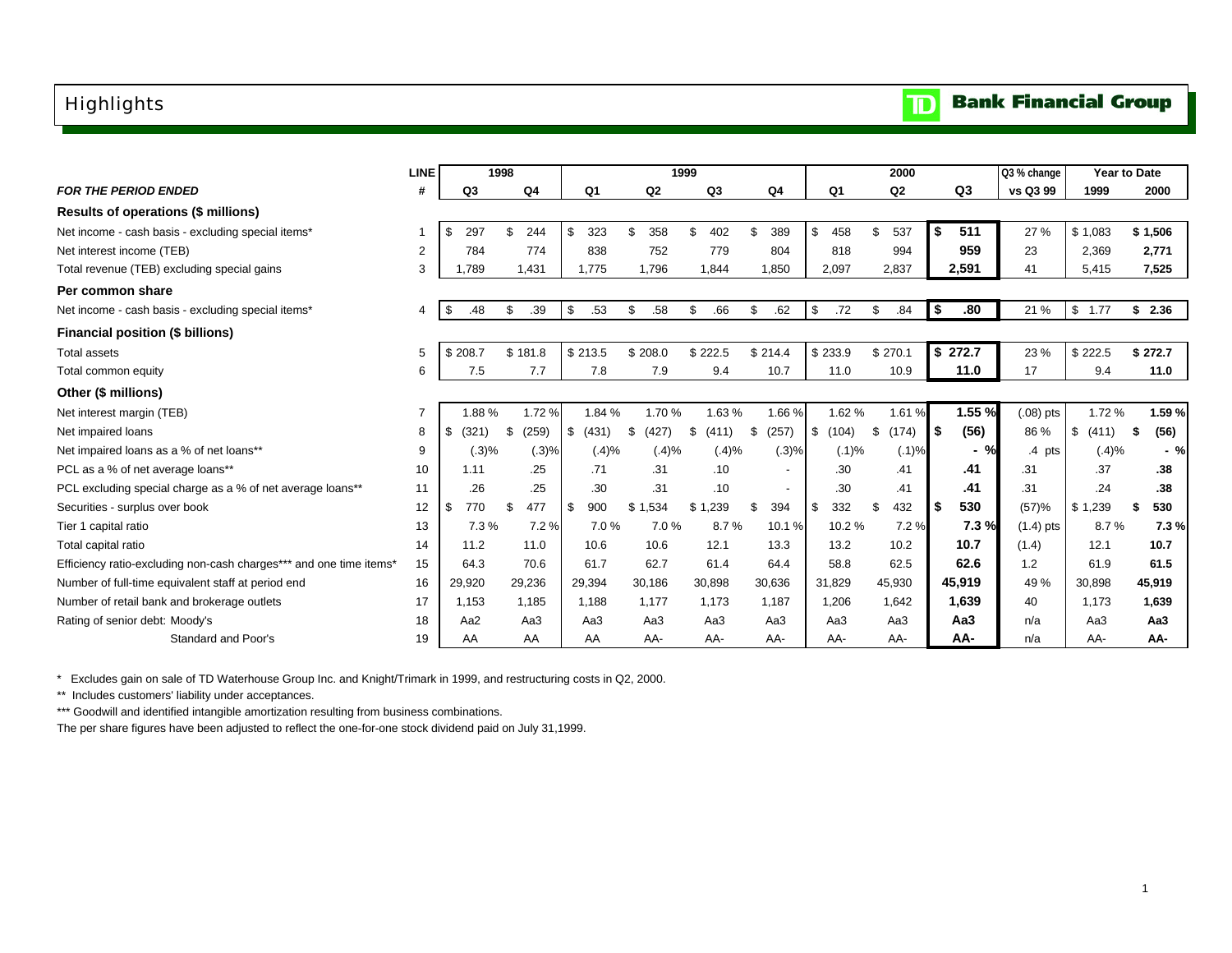### <span id="page-3-0"></span>Shareholder Value

#### **Bank Financial Group**  $\mathbf{D}$

|                                                                         | <b>LINE</b>    | 1998        |                |         | 1999        |                |            |                | 2000     |           | Q3 % change  | Year to Date |            |
|-------------------------------------------------------------------------|----------------|-------------|----------------|---------|-------------|----------------|------------|----------------|----------|-----------|--------------|--------------|------------|
| <b>FOR THE PERIOD ENDED</b>                                             |                | Q3          | Q <sub>4</sub> | Q1      | Q2          | Q <sub>3</sub> | Q4         | Q <sub>1</sub> | Q2       | Q3        | vs Q3 99     | 1999         | 2000       |
| Per common share                                                        |                |             |                |         |             |                |            |                |          |           |              |              |            |
| Net income - cash basis - excluding restructuring costs                 |                | .48         | .39            | .53     | .58         | 2.48           | 1.39<br>\$ | .72<br>\$.     | .84      | Ŝ.<br>.80 | (68)%        | 3.59<br>\$.  | 2.36<br>\$ |
| Net income - cash basis - excluding all special items*                  | 2              | .48         | .39            | .53     | .58         | .66            | .62        | .72            | .84      | .80       | 21           | 1.77         | 2.36       |
| <b>Dividends</b>                                                        | 3              | .17         | .17            | .17     | .17         | .19            | .19        | .21            | .21      | .25       | 32           | .53          | .67        |
| Book value                                                              | 4              | 12.60       | 12.94          | 13.13   | 13.26       | 15.77          | 17.25      | 17.69          | 17.49    | 17.65     | 12           | 15.77        | 17.65      |
| Closing market price                                                    | 5              | 29.83       | 22.95          | 31.50   | 38.93       | 29.80          | 33.75      | 36.25          | 34.25    | 35.35     | 19           | 29.80        | 35.35      |
| <b>Financial ratios and statistics</b>                                  |                |             |                |         |             |                |            |                |          |           |              |              |            |
| ROE - cash basis on total common equity - excluding restructuring costs | 6              | 15.5%       | 12.2%          | 16.0%   | 18.2%       | 68.4%          | 33.5%      | 16.4%          | 19.5%    | 18.1%     | $(50.3)$ pts | 35.3%        | 18.0%      |
| ROE - cash basis on total common equity - excluding all special items*  | $\overline{7}$ | 15.5        | 12.2           | 16.0    | 18.2        | 18.2           | 14.9       | 16.4           | 19.5     | 18.1      | (.1)         | 17.4         | 18.0       |
| Average common equity (MM)                                              | 8              | 7.282<br>\$ | \$7,548        | \$7,721 | 7,821<br>\$ | 8.551<br>\$    | \$10.046   | \$10,805       | \$10,940 | \$10.898  | 27 %         | 8,069<br>\$  | \$10,870   |
| Return on assets - cash basis - excluding special items*                | 9              | .60%        | .46 %          | .60%    | .70%        | .74%           | .71%       | .80%           | .75%     | .71%      | $(.03)$ pts  | .68%         | .75%       |
| Return on risk-weighted assets - cash basis - excluding special items*  | 10             | 1.14        | .93            | 1.19    | 1.32        | 1.44           | 1.41       | 1.65           | 1.84     | 1.61      | .17          | 1.32         | 1.70       |
| Dividend yield (1)                                                      | 11             | 2.0         | 2.7            | 2.5     | 1.8         | 2.0            | 2.3        | 2.0            | 2.2      | 2.4       | $\cdot$      | 2.1          | 2.3        |
| Common dividend payout ratio - cash basis - excluding special items*    | 12             | 35.4        | 43.5           | 32.4    | 29.1        | 28.8           | 31.1       | 29.2           | 25.0     | 31.3      | 2.5          | 30.0         | 28.4       |
| Closing market price to book value                                      | 13             | 2.37        | 1.77           | 2.40    | 2.94        | 1.89           | 1.96       | 2.05           | 1.96     | 2.00      | 6 %          | 1.89         | 2.00       |
| Price earnings ratio (2) - cash basis - excluding special items*        | 14             | 14.8        | 12.0           | 16.4    | 19.7        | 13.8           | 14.1       | 14.0           | 12.1     | 11.9      | $(1.9)$ pts  | 13.8         | 11.9       |
| Total market return on common shareholders' investment (3)              | 15             | 36.7%       | (8.6)%         | 20.0%   | 21.3%       | 2.3%           | 50.2%      | 17.5%          | (10.0)%  | 21.5%     | 19.2         | 2.3%         | 21.5%      |
| Number of common shares outstanding (MM)                                | 16             | 594.1       | 594.2          | 594.4   | 594.5       | 594.6          | 620.3      | 621.5          | 621.7    | 622.0     | 5 %          | 594.6        | 622.0      |
| Average number of common shares outstanding (MM)                        | 17             | 594.1       | 594.2          | 594.4   | 594.4       | 594.5          | 613.9      | 620.6          | 621.6    | 621.8     | 5            | 594.4        | 621.3      |

(1) dividends per common share for trailing 4 quarters divided by average of high and low common share prices for the period

(2) closing common share price divided by net income per common share for trailing 4 quarters

(3) the change in market price plus dividends paid in trailing 4 quarters as a percentage of the prior year's closing market price per common share

The per share figures have been adjusted to reflect the one-for-one stock dividend paid on July 31, 1999.

\*Excludes gain on sale of TD Waterhouse Group Inc. and Knight/Trimark in 1999, and restructuring costs in Q2, 2000.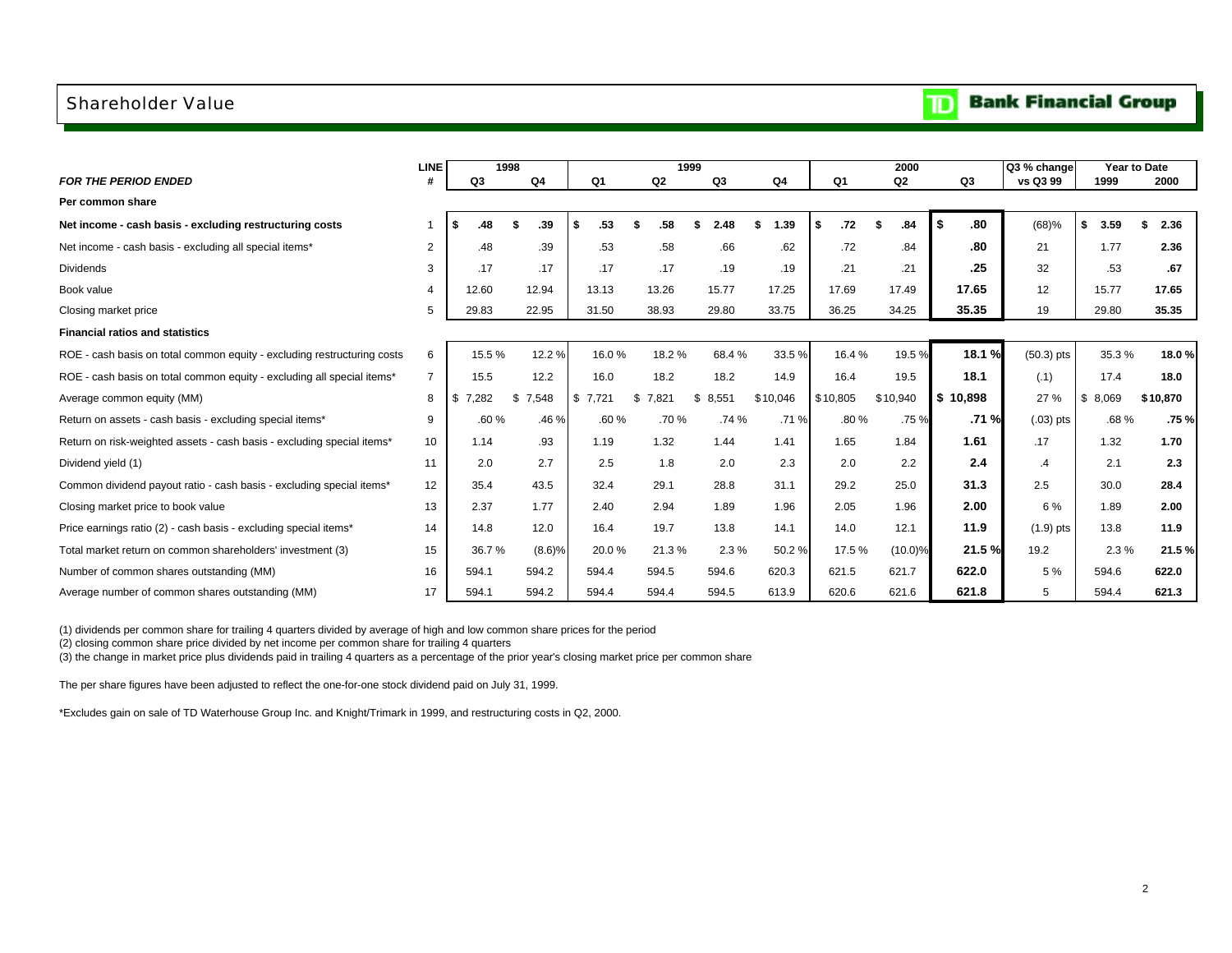### <span id="page-4-0"></span>Net Income

| (\$MILLIONS)                                                      | <b>LINE</b>    |                          | 1998       |                |                | 1999           |            |                          | 2000            |                | Q3 % change              |                | <b>Year to Date</b> |
|-------------------------------------------------------------------|----------------|--------------------------|------------|----------------|----------------|----------------|------------|--------------------------|-----------------|----------------|--------------------------|----------------|---------------------|
| <b>FOR THE PERIOD ENDED</b>                                       | #              | Q3                       | Q4         | Q1             | Q <sub>2</sub> | Q3             | Q4         | Q1                       | Q <sub>2</sub>  | Q3             | vs Q3 99                 | 1999           | 2000                |
|                                                                   |                |                          |            |                |                |                |            |                          |                 |                |                          |                |                     |
| Interest income (TEB)                                             | 1              | \$2,627                  | \$2,875    | \$2,738        | \$2,701        | \$2,779        | \$2,848    | \$2,810                  | \$3,648         | \$<br>3,787    | 36 %                     | \$8,218        | \$10,245            |
| Interest expense                                                  | $\mathbf{2}$   | 1,843                    | 2,101      | 1,900          | 1,949          | 2,000          | 2,044      | 1,992                    | 2,654           | 2,828          | 41                       | 5,849          | 7,474               |
| Net interest income (TEB)                                         | 3              | 784                      | 774        | 838            | 752            | 779            | 804        | 818                      | 994             | 959            | 23                       | 2,369          | 2,771               |
| Provision for credit losses                                       | 4              | 263                      | 62         | 175            | 75             | 25             |            | 75                       | 135             | 135            | $+100$                   | 275            | 345                 |
| Net interest income after credit loss provision                   | 5              | 521                      | 712        | 663            | 677            | 754            | 804        | 743                      | 859             | 824            | 9                        | 2.094          | 2,426               |
| Other income                                                      |                |                          |            |                |                |                |            |                          |                 |                |                          |                |                     |
| Investment and securities services                                | 6              | 327                      | 287        | 409            | 448            | 464            | 400        | 584                      | 818             | 606            | 31                       | 1,321          | 2,008               |
| Credit fees                                                       | $\overline{7}$ | 119                      | 97         | 100            | 118            | 118            | 127        | 129                      | 166             | 123            | $\overline{4}$           | 336            | 418                 |
| Net investment securities gains                                   | 8              | 248                      | 60         | 132            | 80             | 65             | 85         | 88                       | 146             | 115            | 77                       | 277            | 349                 |
| Trading income                                                    | 9              | 95                       | (15)       | 99             | 184            | 190            | 206        | 244                      | 290             | 328            | 73                       | 473            | 862                 |
| Service charges                                                   | 10             | 72                       | 72         | 68             | 69             | 76             | 76         | 76                       | 124             | 132            | 74                       | 213            | 332                 |
| Income - asset securitizations                                    | 11             | $\overline{4}$           | 24         | 15             | 24             | 26             | 29         | 23                       | 67              | 72             | $+100$                   | 65             | 162                 |
| Card services                                                     | 12             | 46                       | 49         | 46             | 43             | 50             | 51         | 52                       | 55              | 62             | 24                       | 139            | 169                 |
| Insurance                                                         | 13             | 14                       | 16         | 14             | 16             | 17             | 18         | 19                       | 57              | 56             | $+100$                   | 47             | 132                 |
| Other                                                             | 14             | 80                       | 67         | 54             | 62             | 59             | 54         | 64                       | 120             | 138            | $+100$                   | 175            | 322                 |
| <b>Total other income</b>                                         | 15             | 1,005                    | 657        | 937            | 1,044          | 1,065          | 1,046      | 1,279                    | 1,843           | 1,632          | 53                       | 3,046          | 4,754               |
| Net interest and other income before special gains                | 16             | 1,526                    | 1,369      | 1,600          | 1,721          | 1,819          | 1,850      | 2,022                    | 2,702           | 2,456          | 35                       | 5,140          | 7,180               |
| Special gains*                                                    | 17             | $\overline{\phantom{a}}$ |            |                |                | 1,082          | 758        | $\overline{\phantom{a}}$ |                 |                | (100)                    | 1,082          |                     |
| Net interest and other income                                     | 18             | 1,526                    | 1,369      | 1,600          | 1,721          | 2,901          | 2,608      | 2,022                    | 2,702           | 2,456          | (15)                     | 6,222          | 7,180               |
| <b>Non-interest expenses</b>                                      |                |                          |            |                |                |                |            |                          |                 |                |                          |                |                     |
| Salaries and staff benefits                                       | 19             | 566                      | 568        | 577            | 606            | 650            | 650        | 662                      | 982             | 887            | 36                       | 1,833          | 2,531               |
| Occupancy including depreciation                                  | 20             | 89                       | 95         | 90             | 93             | 93             | 97         | 91                       | 134             | 136            | 46                       | 276            | 361                 |
| Equipment including depreciation                                  | 21             | 86                       | 88         | 93             | 99             | 98             | 105        | 105                      | 156             | 144            | 47                       | 290            | 405                 |
| Other                                                             | 22             | 281                      | 260        | 298            | 328            | 291            | 340        | 376                      | 501             | 456            | 57                       | 917            | 1,333               |
| Non-interest expenses before restructuring costs                  | 23             | 1,022                    | 1,011      | 1,058          | 1,126          | 1,132          | 1,192      | 1,234                    | 1,773           | 1,623          | 43                       | 3,316          | 4,630               |
| Restructuring costs                                               | 24             | $\overline{a}$           |            |                |                |                |            |                          | 475             |                | $\overline{\phantom{a}}$ |                | 475                 |
| Total non-interest expenses excluding non-cash                    |                |                          |            |                |                |                |            |                          |                 |                |                          |                |                     |
| goodwill / intangible charges                                     | 25             | 1,022                    | 1,011      | 1,058          | 1,126          | 1,132          | 1,192      | 1,234                    | 2,248           | 1,623          | 43                       | 3,316          | 5,105               |
| Income before provision for income taxes - TEB                    | 26             | 504                      | 358        | 542            | 595            | 1.769          | 1,416      | 788                      | 454             | 833            | (53)                     | 2,906          | 2,075               |
| Provision for income taxes - TEB                                  | 27             | 207                      | 114        | 219            | 237            | 283            | 553        | 320                      | 165             | 300            | 6                        | 739            | 785                 |
| Net income before non-controlling interest                        | 28             | 297                      | 244        | 323            | 358            | 1,486          | 863        | 468                      | 289             | 533            | (64)                     | 2,167          | 1,290               |
| Non-controlling interest - TD Waterhouse Group, Inc.              | 29             |                          |            |                |                | $\overline{2}$ | 3          | 10                       | 12 <sup>2</sup> | $\overline{7}$ | $+100$                   | $\overline{2}$ | 29                  |
| - Preferred shares of subsidiaries                                | 30             | $\blacksquare$           |            | $\blacksquare$ | $\blacksquare$ | $\blacksquare$ |            | $\overline{\phantom{a}}$ | 11              | 15             | $\blacksquare$           | $\blacksquare$ | 26                  |
| Net income - cash basis                                           | 31             | 297                      | 244        | 323            | 358            | 1,484          | 860        | 458                      | 266             | 511            | (66)                     | 2,165          | 1,235               |
| Preferred dividends                                               | 32             | 12                       | 12         | 11             | 11             | 10             | 11         | 12                       | 12 <sup>2</sup> | 16             | 60                       | 32             | 40                  |
| Net income applicable to common shares - cash basis               | 33             | 285                      | 232        | 312            | 347            | 1,474          | 849        | 446                      | 254             | 495            | (66)                     | 2,133          | 1,195               |
| Non-cash goodwill / intangible charges, net of tax                | 34             | 10                       | 10         | 11             | 10             | 11             | 12         | 12                       | 225             | 228            | $+100$                   | 32             | 465                 |
| Net income applicable to common shares - accrual basis            | 35             | 275<br>\$                | 222<br>\$  | $\$$<br>301    | \$<br>337      | \$1,463        | -\$<br>837 | \$<br>434                | \$<br>29        | \$<br>267      | (82)%                    | \$2,101        | \$<br>730           |
|                                                                   |                |                          |            |                |                |                |            |                          |                 |                |                          |                |                     |
| Earnings per share - cash basis - excluding restructuring costs** | 36             | \$<br>0.48               | \$<br>0.39 | \$<br>0.53     | \$<br>0.58     | 2.48<br>\$     | \$<br>1.39 | \$<br>0.72               | \$<br>0.84      | \$<br>0.80     | (68)%                    | \$<br>3.59     | 2.36<br>\$          |
|                                                                   |                |                          |            |                |                |                |            |                          |                 | 0.42           |                          |                |                     |
| Earnings per share - accrual basis**                              | 37             | 0.46                     | 0.37       | 0.51           | 0.56           | 2.46           | 1.37       | 0.70                     | 0.05            |                | (83)%                    | 3.53           | 1.17                |

\*Gain on sale of TD Waterhouse Group Inc. and Knight/Trimark.

\*\*The per share figures have been adjusted to reflect the one-for-one stock dividend paid on July 31, 1999.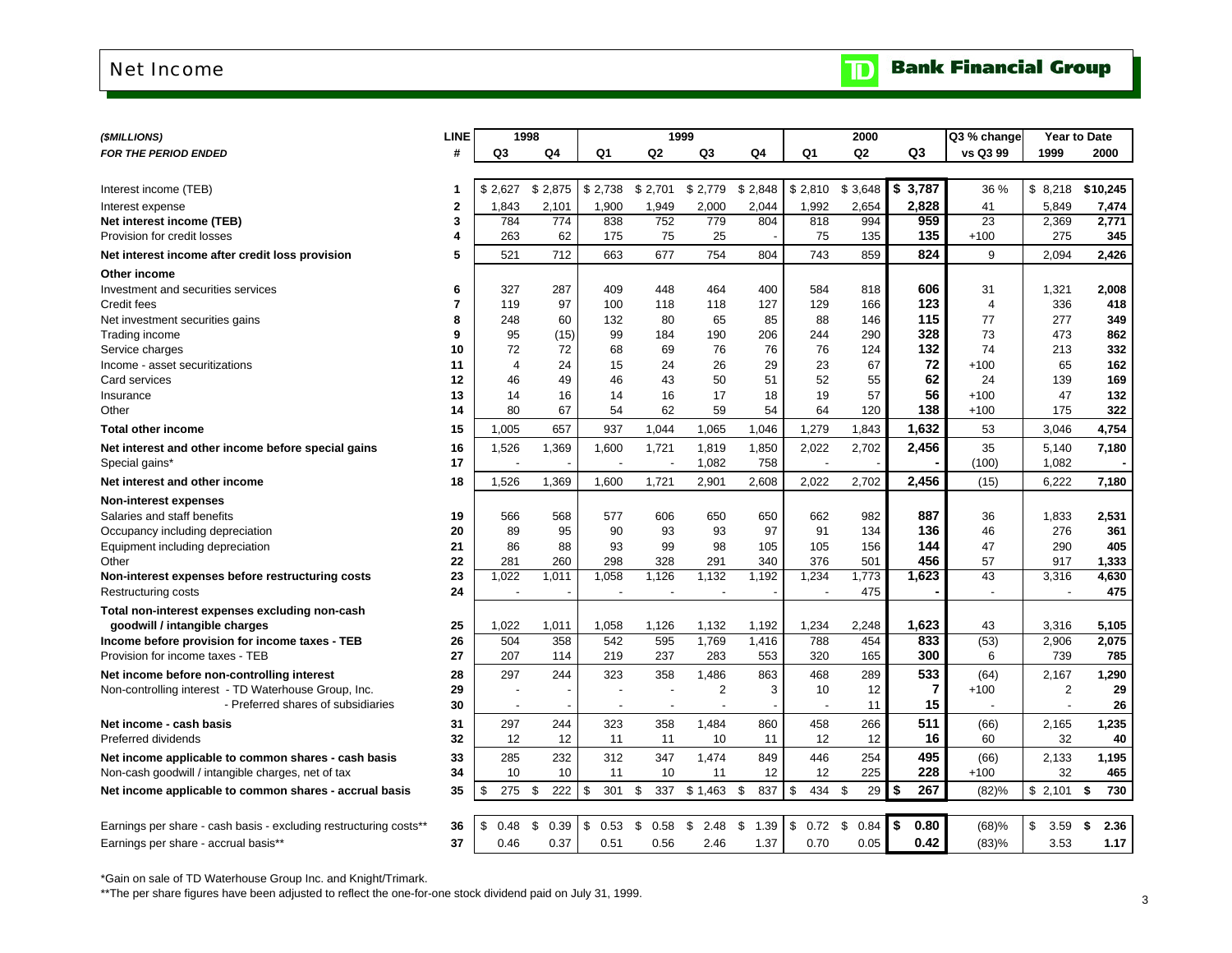### <span id="page-5-0"></span>Net Income by Major Business Segment - Total Bank

**TD** Bank Financial Group

| Q4<br>Q <sub>3</sub><br>Q2<br>Q <sub>3</sub><br>vs Q3 99<br><b>FOR THE PERIOD ENDED</b><br>#<br>Q <sub>3</sub><br>Q <sub>1</sub><br>Q <sub>2</sub><br>Q <sub>4</sub><br>Q <sub>1</sub><br>1999<br>2000<br>Net income *<br>\$238<br>\$<br>\$<br>\$<br>\$<br>\$<br>\$<br>\$<br>211<br>70 %<br>\$<br><b>TD Canada Trust</b><br>104<br>\$<br>128<br>110<br>101<br>140<br>147<br>147<br>351<br>\$<br>596<br>34<br>53<br><b>TD Waterhouse</b><br>$\overline{2}$<br>38<br>49<br>93<br>1,129<br>506<br>103<br>105<br>(95)<br>1,271<br>261<br>30<br>3<br>TD Asset Management<br>16<br>11<br>12<br>11<br>17<br>14<br>13<br>20<br>76<br>40<br>63<br>321<br><b>Total Retail</b><br>177<br>171<br>205<br>1,286<br>667<br>263<br>336<br>1,662<br>920<br>4<br>154<br>(75)<br><b>TD Securities</b><br>179<br>5<br>256<br>53<br>206<br>162<br>186<br>193<br>195<br>236<br>554<br>610<br>(4)<br>11<br>Other<br>6<br>14<br>(54)<br>(9)<br>12<br>(35)<br>(8)<br>(51)<br>(113)<br>(24)<br>\$511<br>244<br>\$<br>323<br>\$<br>358<br>537<br>\$2,165<br><b>Total Bank</b><br>\$<br>297<br>\$<br>\$1,484<br>\$<br>860<br>\$<br>458<br>\$<br>(66)%<br>\$1,506<br>$\overline{7}$<br>Return on total common equity **<br>15 %<br>21 %<br>22 %<br>17%<br>18%<br>17 %<br>23 %<br>21 %<br>14 %<br>19%<br><b>TD Canada Trust</b><br>8<br>$(8)$ pts<br>15<br>12<br>$\overline{2}$<br>25<br><b>TD Waterhouse</b><br>9<br>15<br>31<br>13<br>10<br>28<br>31<br>20<br>11<br>62<br>67<br>62<br>91<br>82<br>10<br>74<br>106<br>89<br>80<br>(15)<br>78<br>TD Asset Management<br>104<br>19<br>23<br>16<br><b>Total Retail</b><br>18<br>19<br>22<br>20<br>25<br>18<br>(6)<br>21<br>20<br>11<br><b>TD Securities</b><br>12<br>5<br>16<br>20<br>22<br>22<br>20<br>18<br>26<br>19<br>27<br>23<br>18 %<br>12%<br><b>Total Bank</b><br>13<br>16 %<br>16 %<br>18 %<br>18%<br>15 %<br>16 %<br>20%<br>17%<br>- pts<br>Percentage contribution to total net income *<br>47 %<br>52 %<br>17%<br>TD Canada Trust<br>34 %<br>28 %<br>9%<br>32 %<br>39 %<br>16 %<br>35 %<br>38 pts<br>14<br>26<br>76<br>10<br>17<br>TD Waterhouse<br>15<br>16<br>15<br>59<br>22<br>20<br>(66)<br>59<br>11<br>6<br>16<br>5<br>5<br>3<br>3<br>5<br>$\overline{2}$<br>TD Asset Management<br>2<br>4<br>4<br>1<br>4<br>73<br>57<br>63<br><b>Total Retail</b><br>51<br>53<br>86<br>78<br>57<br>63<br>(23)<br>77<br>61<br>17<br>35<br><b>TD Securities</b><br>86<br>22<br>64<br>45<br>13<br>22<br>43<br>44<br>22<br>18<br>26<br>41<br>$\mathbf 2$<br>19<br>(2)<br>Other<br>(37)<br>5<br>(17)<br>(7)<br>(3)<br>1 pts<br>(2)<br>1<br>$\blacksquare$<br>100 %<br>100 %<br><b>Total Bank</b><br>100 %<br>100 %<br>100 %<br>100 %<br>100 %<br>100 %<br>100 %<br>20<br>100 %<br>Percentage geographic contribution to total net income *<br>71 %<br>62%<br>47 %<br>27 %<br>Canada<br>45 %<br>48 %<br>24 %<br>55 %<br>52 %<br>47 pts<br>31 %<br>21<br><b>USA</b><br>17<br>17<br>22<br>39<br>37<br>73<br>69<br>34<br>39<br>(56)<br>62<br>30<br>41<br>23<br>3<br>12<br>$\overline{7}$<br>Offshore<br>16<br>21<br>16<br>11<br>9<br>11<br>4<br>11<br>9 pts<br>100 %<br>24<br>100 %<br>100 %<br>100 %<br>100 %<br>100 %<br><b>Total Bank</b><br>100 %<br>100 %<br>100 %<br>100 % | <b>CASH BASIS (\$MILLIONS)</b> | <b>LINE</b> | 1998 |  | 1999 |  | 2000 | Q3 % change | <b>Year to Date</b> |       |
|-------------------------------------------------------------------------------------------------------------------------------------------------------------------------------------------------------------------------------------------------------------------------------------------------------------------------------------------------------------------------------------------------------------------------------------------------------------------------------------------------------------------------------------------------------------------------------------------------------------------------------------------------------------------------------------------------------------------------------------------------------------------------------------------------------------------------------------------------------------------------------------------------------------------------------------------------------------------------------------------------------------------------------------------------------------------------------------------------------------------------------------------------------------------------------------------------------------------------------------------------------------------------------------------------------------------------------------------------------------------------------------------------------------------------------------------------------------------------------------------------------------------------------------------------------------------------------------------------------------------------------------------------------------------------------------------------------------------------------------------------------------------------------------------------------------------------------------------------------------------------------------------------------------------------------------------------------------------------------------------------------------------------------------------------------------------------------------------------------------------------------------------------------------------------------------------------------------------------------------------------------------------------------------------------------------------------------------------------------------------------------------------------------------------------------------------------------------------------------------------------------------------------------------------------------------------------------------------------------------------------------------------------------------------------------------------------------------------------------------------------------------------------------------------------------------------------------------------------------------------------------------------------------------------------------------------------------------------------------------------------------------------------------------------------------------------------------------------------------------------------------------------------------------------------------------------|--------------------------------|-------------|------|--|------|--|------|-------------|---------------------|-------|
|                                                                                                                                                                                                                                                                                                                                                                                                                                                                                                                                                                                                                                                                                                                                                                                                                                                                                                                                                                                                                                                                                                                                                                                                                                                                                                                                                                                                                                                                                                                                                                                                                                                                                                                                                                                                                                                                                                                                                                                                                                                                                                                                                                                                                                                                                                                                                                                                                                                                                                                                                                                                                                                                                                                                                                                                                                                                                                                                                                                                                                                                                                                                                                                           |                                |             |      |  |      |  |      |             |                     |       |
|                                                                                                                                                                                                                                                                                                                                                                                                                                                                                                                                                                                                                                                                                                                                                                                                                                                                                                                                                                                                                                                                                                                                                                                                                                                                                                                                                                                                                                                                                                                                                                                                                                                                                                                                                                                                                                                                                                                                                                                                                                                                                                                                                                                                                                                                                                                                                                                                                                                                                                                                                                                                                                                                                                                                                                                                                                                                                                                                                                                                                                                                                                                                                                                           |                                |             |      |  |      |  |      |             |                     |       |
|                                                                                                                                                                                                                                                                                                                                                                                                                                                                                                                                                                                                                                                                                                                                                                                                                                                                                                                                                                                                                                                                                                                                                                                                                                                                                                                                                                                                                                                                                                                                                                                                                                                                                                                                                                                                                                                                                                                                                                                                                                                                                                                                                                                                                                                                                                                                                                                                                                                                                                                                                                                                                                                                                                                                                                                                                                                                                                                                                                                                                                                                                                                                                                                           |                                |             |      |  |      |  |      |             |                     |       |
|                                                                                                                                                                                                                                                                                                                                                                                                                                                                                                                                                                                                                                                                                                                                                                                                                                                                                                                                                                                                                                                                                                                                                                                                                                                                                                                                                                                                                                                                                                                                                                                                                                                                                                                                                                                                                                                                                                                                                                                                                                                                                                                                                                                                                                                                                                                                                                                                                                                                                                                                                                                                                                                                                                                                                                                                                                                                                                                                                                                                                                                                                                                                                                                           |                                |             |      |  |      |  |      |             |                     |       |
|                                                                                                                                                                                                                                                                                                                                                                                                                                                                                                                                                                                                                                                                                                                                                                                                                                                                                                                                                                                                                                                                                                                                                                                                                                                                                                                                                                                                                                                                                                                                                                                                                                                                                                                                                                                                                                                                                                                                                                                                                                                                                                                                                                                                                                                                                                                                                                                                                                                                                                                                                                                                                                                                                                                                                                                                                                                                                                                                                                                                                                                                                                                                                                                           |                                |             |      |  |      |  |      |             |                     |       |
|                                                                                                                                                                                                                                                                                                                                                                                                                                                                                                                                                                                                                                                                                                                                                                                                                                                                                                                                                                                                                                                                                                                                                                                                                                                                                                                                                                                                                                                                                                                                                                                                                                                                                                                                                                                                                                                                                                                                                                                                                                                                                                                                                                                                                                                                                                                                                                                                                                                                                                                                                                                                                                                                                                                                                                                                                                                                                                                                                                                                                                                                                                                                                                                           |                                |             |      |  |      |  |      |             |                     |       |
|                                                                                                                                                                                                                                                                                                                                                                                                                                                                                                                                                                                                                                                                                                                                                                                                                                                                                                                                                                                                                                                                                                                                                                                                                                                                                                                                                                                                                                                                                                                                                                                                                                                                                                                                                                                                                                                                                                                                                                                                                                                                                                                                                                                                                                                                                                                                                                                                                                                                                                                                                                                                                                                                                                                                                                                                                                                                                                                                                                                                                                                                                                                                                                                           |                                |             |      |  |      |  |      |             |                     |       |
|                                                                                                                                                                                                                                                                                                                                                                                                                                                                                                                                                                                                                                                                                                                                                                                                                                                                                                                                                                                                                                                                                                                                                                                                                                                                                                                                                                                                                                                                                                                                                                                                                                                                                                                                                                                                                                                                                                                                                                                                                                                                                                                                                                                                                                                                                                                                                                                                                                                                                                                                                                                                                                                                                                                                                                                                                                                                                                                                                                                                                                                                                                                                                                                           |                                |             |      |  |      |  |      |             |                     |       |
|                                                                                                                                                                                                                                                                                                                                                                                                                                                                                                                                                                                                                                                                                                                                                                                                                                                                                                                                                                                                                                                                                                                                                                                                                                                                                                                                                                                                                                                                                                                                                                                                                                                                                                                                                                                                                                                                                                                                                                                                                                                                                                                                                                                                                                                                                                                                                                                                                                                                                                                                                                                                                                                                                                                                                                                                                                                                                                                                                                                                                                                                                                                                                                                           |                                |             |      |  |      |  |      |             |                     |       |
|                                                                                                                                                                                                                                                                                                                                                                                                                                                                                                                                                                                                                                                                                                                                                                                                                                                                                                                                                                                                                                                                                                                                                                                                                                                                                                                                                                                                                                                                                                                                                                                                                                                                                                                                                                                                                                                                                                                                                                                                                                                                                                                                                                                                                                                                                                                                                                                                                                                                                                                                                                                                                                                                                                                                                                                                                                                                                                                                                                                                                                                                                                                                                                                           |                                |             |      |  |      |  |      |             |                     |       |
|                                                                                                                                                                                                                                                                                                                                                                                                                                                                                                                                                                                                                                                                                                                                                                                                                                                                                                                                                                                                                                                                                                                                                                                                                                                                                                                                                                                                                                                                                                                                                                                                                                                                                                                                                                                                                                                                                                                                                                                                                                                                                                                                                                                                                                                                                                                                                                                                                                                                                                                                                                                                                                                                                                                                                                                                                                                                                                                                                                                                                                                                                                                                                                                           |                                |             |      |  |      |  |      |             |                     | 17%   |
|                                                                                                                                                                                                                                                                                                                                                                                                                                                                                                                                                                                                                                                                                                                                                                                                                                                                                                                                                                                                                                                                                                                                                                                                                                                                                                                                                                                                                                                                                                                                                                                                                                                                                                                                                                                                                                                                                                                                                                                                                                                                                                                                                                                                                                                                                                                                                                                                                                                                                                                                                                                                                                                                                                                                                                                                                                                                                                                                                                                                                                                                                                                                                                                           |                                |             |      |  |      |  |      |             |                     |       |
|                                                                                                                                                                                                                                                                                                                                                                                                                                                                                                                                                                                                                                                                                                                                                                                                                                                                                                                                                                                                                                                                                                                                                                                                                                                                                                                                                                                                                                                                                                                                                                                                                                                                                                                                                                                                                                                                                                                                                                                                                                                                                                                                                                                                                                                                                                                                                                                                                                                                                                                                                                                                                                                                                                                                                                                                                                                                                                                                                                                                                                                                                                                                                                                           |                                |             |      |  |      |  |      |             |                     |       |
|                                                                                                                                                                                                                                                                                                                                                                                                                                                                                                                                                                                                                                                                                                                                                                                                                                                                                                                                                                                                                                                                                                                                                                                                                                                                                                                                                                                                                                                                                                                                                                                                                                                                                                                                                                                                                                                                                                                                                                                                                                                                                                                                                                                                                                                                                                                                                                                                                                                                                                                                                                                                                                                                                                                                                                                                                                                                                                                                                                                                                                                                                                                                                                                           |                                |             |      |  |      |  |      |             |                     |       |
|                                                                                                                                                                                                                                                                                                                                                                                                                                                                                                                                                                                                                                                                                                                                                                                                                                                                                                                                                                                                                                                                                                                                                                                                                                                                                                                                                                                                                                                                                                                                                                                                                                                                                                                                                                                                                                                                                                                                                                                                                                                                                                                                                                                                                                                                                                                                                                                                                                                                                                                                                                                                                                                                                                                                                                                                                                                                                                                                                                                                                                                                                                                                                                                           |                                |             |      |  |      |  |      |             |                     |       |
|                                                                                                                                                                                                                                                                                                                                                                                                                                                                                                                                                                                                                                                                                                                                                                                                                                                                                                                                                                                                                                                                                                                                                                                                                                                                                                                                                                                                                                                                                                                                                                                                                                                                                                                                                                                                                                                                                                                                                                                                                                                                                                                                                                                                                                                                                                                                                                                                                                                                                                                                                                                                                                                                                                                                                                                                                                                                                                                                                                                                                                                                                                                                                                                           |                                |             |      |  |      |  |      |             |                     | 18%   |
|                                                                                                                                                                                                                                                                                                                                                                                                                                                                                                                                                                                                                                                                                                                                                                                                                                                                                                                                                                                                                                                                                                                                                                                                                                                                                                                                                                                                                                                                                                                                                                                                                                                                                                                                                                                                                                                                                                                                                                                                                                                                                                                                                                                                                                                                                                                                                                                                                                                                                                                                                                                                                                                                                                                                                                                                                                                                                                                                                                                                                                                                                                                                                                                           |                                |             |      |  |      |  |      |             |                     |       |
|                                                                                                                                                                                                                                                                                                                                                                                                                                                                                                                                                                                                                                                                                                                                                                                                                                                                                                                                                                                                                                                                                                                                                                                                                                                                                                                                                                                                                                                                                                                                                                                                                                                                                                                                                                                                                                                                                                                                                                                                                                                                                                                                                                                                                                                                                                                                                                                                                                                                                                                                                                                                                                                                                                                                                                                                                                                                                                                                                                                                                                                                                                                                                                                           |                                |             |      |  |      |  |      |             |                     | 40 %  |
|                                                                                                                                                                                                                                                                                                                                                                                                                                                                                                                                                                                                                                                                                                                                                                                                                                                                                                                                                                                                                                                                                                                                                                                                                                                                                                                                                                                                                                                                                                                                                                                                                                                                                                                                                                                                                                                                                                                                                                                                                                                                                                                                                                                                                                                                                                                                                                                                                                                                                                                                                                                                                                                                                                                                                                                                                                                                                                                                                                                                                                                                                                                                                                                           |                                |             |      |  |      |  |      |             |                     |       |
|                                                                                                                                                                                                                                                                                                                                                                                                                                                                                                                                                                                                                                                                                                                                                                                                                                                                                                                                                                                                                                                                                                                                                                                                                                                                                                                                                                                                                                                                                                                                                                                                                                                                                                                                                                                                                                                                                                                                                                                                                                                                                                                                                                                                                                                                                                                                                                                                                                                                                                                                                                                                                                                                                                                                                                                                                                                                                                                                                                                                                                                                                                                                                                                           |                                |             |      |  |      |  |      |             |                     |       |
|                                                                                                                                                                                                                                                                                                                                                                                                                                                                                                                                                                                                                                                                                                                                                                                                                                                                                                                                                                                                                                                                                                                                                                                                                                                                                                                                                                                                                                                                                                                                                                                                                                                                                                                                                                                                                                                                                                                                                                                                                                                                                                                                                                                                                                                                                                                                                                                                                                                                                                                                                                                                                                                                                                                                                                                                                                                                                                                                                                                                                                                                                                                                                                                           |                                |             |      |  |      |  |      |             |                     |       |
|                                                                                                                                                                                                                                                                                                                                                                                                                                                                                                                                                                                                                                                                                                                                                                                                                                                                                                                                                                                                                                                                                                                                                                                                                                                                                                                                                                                                                                                                                                                                                                                                                                                                                                                                                                                                                                                                                                                                                                                                                                                                                                                                                                                                                                                                                                                                                                                                                                                                                                                                                                                                                                                                                                                                                                                                                                                                                                                                                                                                                                                                                                                                                                                           |                                |             |      |  |      |  |      |             |                     |       |
|                                                                                                                                                                                                                                                                                                                                                                                                                                                                                                                                                                                                                                                                                                                                                                                                                                                                                                                                                                                                                                                                                                                                                                                                                                                                                                                                                                                                                                                                                                                                                                                                                                                                                                                                                                                                                                                                                                                                                                                                                                                                                                                                                                                                                                                                                                                                                                                                                                                                                                                                                                                                                                                                                                                                                                                                                                                                                                                                                                                                                                                                                                                                                                                           |                                |             |      |  |      |  |      |             |                     |       |
|                                                                                                                                                                                                                                                                                                                                                                                                                                                                                                                                                                                                                                                                                                                                                                                                                                                                                                                                                                                                                                                                                                                                                                                                                                                                                                                                                                                                                                                                                                                                                                                                                                                                                                                                                                                                                                                                                                                                                                                                                                                                                                                                                                                                                                                                                                                                                                                                                                                                                                                                                                                                                                                                                                                                                                                                                                                                                                                                                                                                                                                                                                                                                                                           |                                |             |      |  |      |  |      |             |                     | 100 % |
|                                                                                                                                                                                                                                                                                                                                                                                                                                                                                                                                                                                                                                                                                                                                                                                                                                                                                                                                                                                                                                                                                                                                                                                                                                                                                                                                                                                                                                                                                                                                                                                                                                                                                                                                                                                                                                                                                                                                                                                                                                                                                                                                                                                                                                                                                                                                                                                                                                                                                                                                                                                                                                                                                                                                                                                                                                                                                                                                                                                                                                                                                                                                                                                           |                                |             |      |  |      |  |      |             |                     |       |
|                                                                                                                                                                                                                                                                                                                                                                                                                                                                                                                                                                                                                                                                                                                                                                                                                                                                                                                                                                                                                                                                                                                                                                                                                                                                                                                                                                                                                                                                                                                                                                                                                                                                                                                                                                                                                                                                                                                                                                                                                                                                                                                                                                                                                                                                                                                                                                                                                                                                                                                                                                                                                                                                                                                                                                                                                                                                                                                                                                                                                                                                                                                                                                                           |                                |             |      |  |      |  |      |             |                     | 59 %  |
|                                                                                                                                                                                                                                                                                                                                                                                                                                                                                                                                                                                                                                                                                                                                                                                                                                                                                                                                                                                                                                                                                                                                                                                                                                                                                                                                                                                                                                                                                                                                                                                                                                                                                                                                                                                                                                                                                                                                                                                                                                                                                                                                                                                                                                                                                                                                                                                                                                                                                                                                                                                                                                                                                                                                                                                                                                                                                                                                                                                                                                                                                                                                                                                           |                                |             |      |  |      |  |      |             |                     |       |
|                                                                                                                                                                                                                                                                                                                                                                                                                                                                                                                                                                                                                                                                                                                                                                                                                                                                                                                                                                                                                                                                                                                                                                                                                                                                                                                                                                                                                                                                                                                                                                                                                                                                                                                                                                                                                                                                                                                                                                                                                                                                                                                                                                                                                                                                                                                                                                                                                                                                                                                                                                                                                                                                                                                                                                                                                                                                                                                                                                                                                                                                                                                                                                                           |                                |             |      |  |      |  |      |             |                     |       |
|                                                                                                                                                                                                                                                                                                                                                                                                                                                                                                                                                                                                                                                                                                                                                                                                                                                                                                                                                                                                                                                                                                                                                                                                                                                                                                                                                                                                                                                                                                                                                                                                                                                                                                                                                                                                                                                                                                                                                                                                                                                                                                                                                                                                                                                                                                                                                                                                                                                                                                                                                                                                                                                                                                                                                                                                                                                                                                                                                                                                                                                                                                                                                                                           |                                |             |      |  |      |  |      |             |                     | 100 % |

\* Excluding after-tax restructuring costs of \$271 million in Q2/00.

\*\* Excluding special gains in 1999 and restructuring costs in Q2/00.

BASIS OF PRESENTATION OF RESULTS: Results for each segment reflect revenues, expenses, assets and deposits generated by the businesses in that segment. Common equity is allocated to business segments by adding the amounts of capital designated by models for credit, market and operational risk.

OTHER: Includes Real Estate Investments, the effect of transfer pricing differences, treasury management, and any residual unallocated revenues or expenses. The Q1/99, and Q3/98 general provisions for credit losses of \$100 million, and \$200 million respectively are included in Other. Q2/00 excludes restructuring costs (\$271 million after-tax) and includes certain preferred dividends categorized as non-controlling interest in net income of subsidiaries.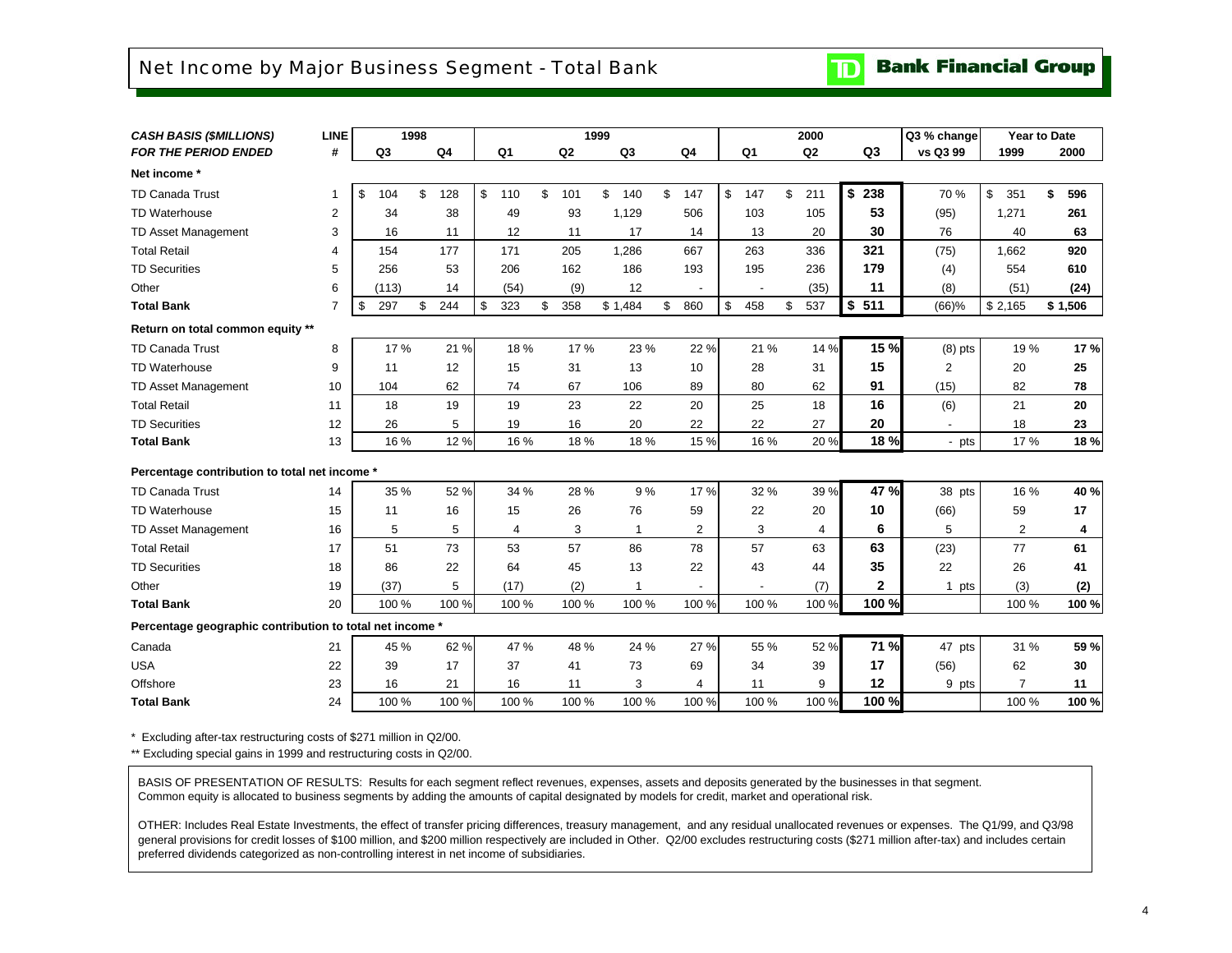### <span id="page-6-0"></span>Net Income by Major Business Segment - TD Canada Trust

#### **Bank Financial Group**  $\mathbf{D}$

| <b>CASH BASIS (\$MILLIONS)</b>    | LINE |                | 1998 |        |                |     |       | 1999 |                |     |                |                |     | 2000   |                | Q3 % change | <b>Year to Date</b> |   |         |
|-----------------------------------|------|----------------|------|--------|----------------|-----|-------|------|----------------|-----|----------------|----------------|-----|--------|----------------|-------------|---------------------|---|---------|
| <b>FOR THE PERIOD ENDED</b>       | #    | Q <sub>3</sub> |      | Q4     | Q <sub>1</sub> |     | Q2    |      | Q <sub>3</sub> |     | Q <sub>4</sub> | Q <sub>1</sub> |     | Q2     | Q <sub>3</sub> | vs Q3 99    | 1999                |   | 2000    |
|                                   |      |                |      |        |                |     |       |      |                |     |                |                |     |        |                |             |                     |   |         |
| Net interest income (TEB)         |      | \$<br>544      | \$   | 542    | \$<br>525      | \$  | 507   | \$   | 523            | \$  | 533            | \$<br>557      | \$  | 804    | \$828          | 58 %        | \$1,555             |   | \$2,189 |
| Provision for credit losses       | 2    | 37             |      | 35     | 45             |     | 46    |      | 14             |     | (2)            | 45             |     | 75     | 76             | $+100$      | 105                 |   | 196     |
| Other income                      | 3    | 250            |      | 248    | 264            |     | 272   |      | 296            |     | 286            | 313            |     | 552    | 565            | 91          | 832                 |   | 1,430   |
| Non-interest expenses             | 4    | 562            |      | 550    | 548            |     | 554   |      | 559            |     | 570            | 567            |     | 914    | 904            | 62          | 1,661               |   | 2,385   |
| Net income before taxes           | 5    | 195            |      | 205    | 196            |     | 179   |      | 246            |     | 251            | 258            |     | 367    | 413            | 68          | 621                 |   | 1,038   |
| Income taxes (TEB)                | 6    | 91             |      | 77     | 86             |     | 78    |      | 106            |     | 104            | 111            |     | 156    | 175            | 65          | 270                 |   | 442     |
| Net income                        | 7    | \$<br>104      | \$   | 128    | \$<br>110      | \$  | 101   | \$   | 140            | \$  | 147            | \$<br>147      |     | \$211  | \$238          | 70 %        | \$<br>351           |   | 596     |
| Selected volumes and ratios       |      |                |      |        |                |     |       |      |                |     |                |                |     |        |                |             |                     |   |         |
| Average loans and customers'      | 8    | \$<br>59       | \$.  | 59     | \$<br>60       | \$. | 61    | \$.  | 62             | \$  | 61             | \$<br>61       | \$. | 90     | \$<br>89       | 44 %        | \$<br>61            |   | 80      |
| liability under acceptances (\$B) |      |                |      |        |                |     |       |      |                |     |                |                |     |        |                |             |                     |   |         |
| Average deposits (\$B)            | 9    | 51             |      | 52     | 53             |     | 54    |      | 55             |     | 56             | 58             |     | 95     | 96             | 75          | 54                  |   | 83      |
| Assets under administration (\$B) | 10   | 37             |      | 37     | 38             |     | 40    |      | 44             |     | 48             | 50             |     | 77     | 77             | 75          | 41                  |   | 68      |
| Total common equity (\$B)         | 11   | \$<br>2.3      | \$   | 2.3    | \$<br>2.4      | \$  | 2.4   | \$   | 2.4            | \$. | 2.6            | \$<br>2.7      | \$. | 6.1    | \$<br>6.1      | +100%       | \$<br>2.4           | S | 5.0     |
| Margin on average earning assets  | 12   | 3.82%          |      | 3.85 % | 3.72 %         |     | 3.72% |      | 3.66 %         |     | 3.67 %         | 3.89%          |     | 3.80 % | 3.84 %         | 18 pts      | 3.70%               |   | 3.84 %  |
| Efficiency ratio                  | 13   | 71 %           |      | 70 %   | 70 %           |     | 71 %  |      | 68 %           |     | 70 %           | 65 %           |     | 67 %   | 65 %           | $(3)$ pts   | 70 %                |   | 66 %    |
| Return on total common equity     | 14   | 17 %           |      | 21 %   | 18 %           |     | 17 %  |      | 23 %           |     | 22 %           | 21 %           |     | 14 %   | <b>15 %</b>    | $(8)$ pts   | 19 %                |   | 17 %    |

#### TD CANADA TRUST:

Provides financial services to consumers and small and medium-sized businesses. It encompasses retail and commercial banking, electronic banking, credit card services, private banking, full service brokerage, trust, and insurance businesses, operating through a network of retail outlets, automated banking machines, telephones, personal computers and the Internet.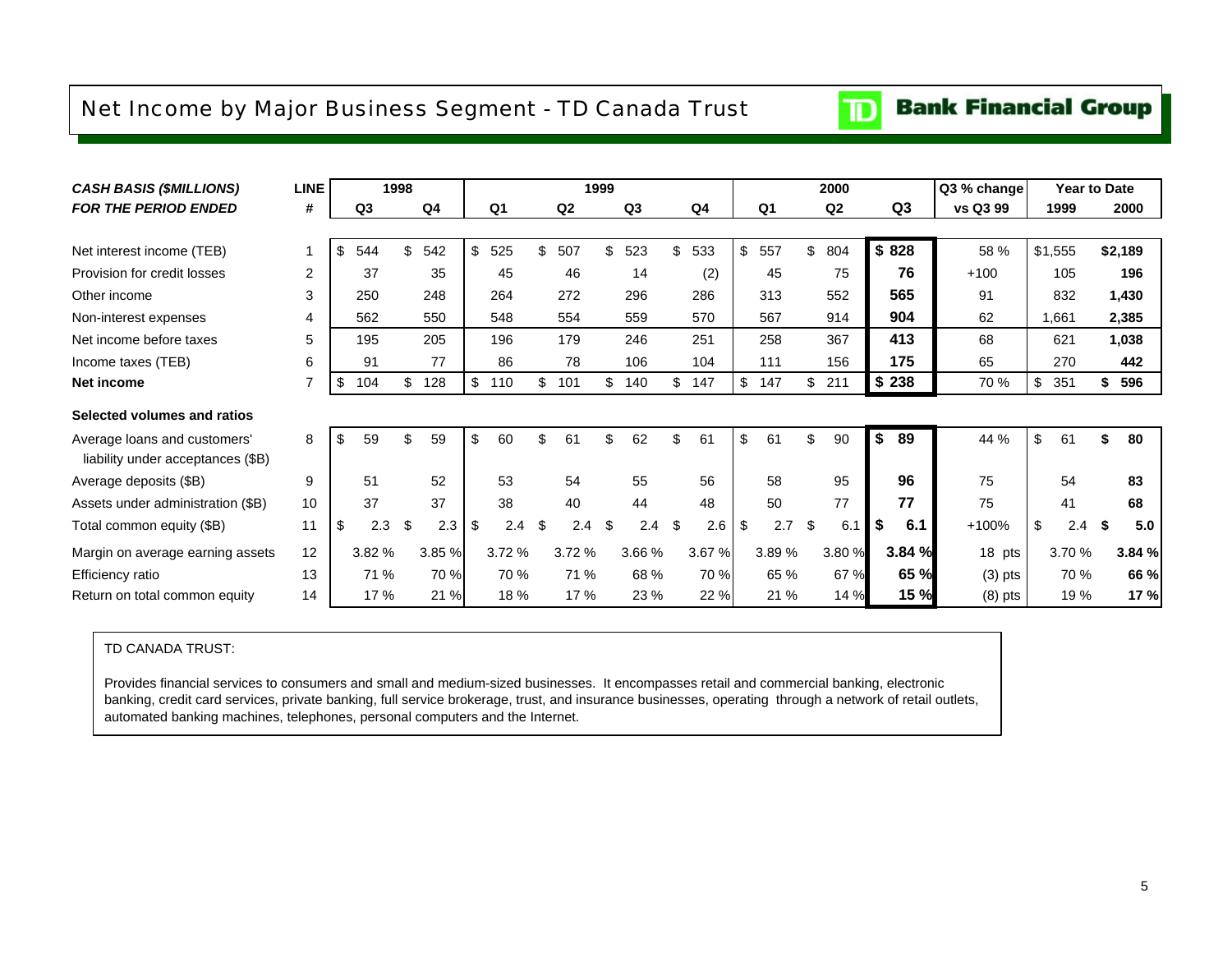### <span id="page-7-0"></span>Net Income by Major Business Segment - TD Waterhouse

#### **Bank Financial Group**  $\mathbf{D}$

| <b>CASH BASIS (\$MILLIONS)</b>           | <b>LINE</b> |           | 1998 |                |                        |     |                | 1999           |                |     |       |                | 2000           |                | Q3 % change | <b>Year to Date</b> |    |       |
|------------------------------------------|-------------|-----------|------|----------------|------------------------|-----|----------------|----------------|----------------|-----|-------|----------------|----------------|----------------|-------------|---------------------|----|-------|
| <b>FOR THE PERIOD ENDED</b>              | #           | Q3        |      | Q <sub>4</sub> | Q <sub>1</sub>         |     | Q2             |                | Q <sub>3</sub> |     | Q4    | Q <sub>1</sub> | Q <sub>2</sub> | Q <sub>3</sub> | vs Q3 99    | 1999                |    | 2000  |
|                                          |             |           |      |                |                        |     |                |                |                |     |       |                |                |                |             |                     |    |       |
| Net interest income (TEB)                |             | \$<br>55  | \$   | 57             | \$<br>60               | \$. | 67             |                | 84             |     | 97    | \$<br>118      | \$<br>142      | \$<br>138      | 64 %        | \$<br>211           |    | 398   |
| Brokerage commissions & other            | 2           | 194       |      | 208            | 265                    |     | 367            |                | 1,358          |     | 1,029 | 459            | 546            | 362            | (73)        | 1,990               |    | 1,367 |
| Non-interest expenses                    | 3           | 190       |      | 204            | 240                    |     | 274            |                | 276            |     | 304   | 388            | 486            | 397            | 44          | 790                 |    | 1,271 |
| Net income before taxes                  | 4           | 59        |      | 61             | 85                     |     | 160            |                | 1,166          |     | 822   | 189            | 202            | 103            | (91)        | 1,411               |    | 494   |
| Income taxes (TEB)                       | 5           | 25        |      | 23             | 36                     |     | 67             |                | 35             |     | 313   | 76             | 85             | 43             | 23          | 138                 |    | 204   |
| Non-controlling interest                 | 6           |           |      |                |                        |     |                |                | $\overline{2}$ |     | 3     | 10             | 12             | 7              | $+100$      | $\overline{2}$      |    | 29    |
| <b>Net income</b>                        | 7           | \$<br>34  | \$   | 38             | \$<br>49               | \$  | 93             |                | \$1,129        | \$  | 506   | \$<br>103      | \$<br>105      | \$<br>53       | (95)%       | \$1,271             | \$ | 261   |
| Selected volumes and ratios              |             |           |      |                |                        |     |                |                |                |     |       |                |                |                |             |                     |    |       |
| Average earning assets (\$B)             | 8           | \$        | \$   | 8              | \$<br>9                | \$  | 12             | $\mathfrak{L}$ | 14             | \$  | 15    | \$<br>19       | \$<br>24       | \$<br>22       | 57 %        | \$<br>12            | \$ | 22    |
| Assets under administration (\$B)        |             |           |      |                |                        |     |                |                |                |     |       |                |                |                |             |                     |    |       |
| Retail brokerage: Canada                 | 9           | 29        | \$   | 27             | \$<br>30               | \$. | 33             |                | 35             | \$. | 37    | \$<br>43       | \$<br>49       | \$<br>52       | 49          | 35                  |    | 52    |
| <b>USA</b>                               | 10          | 69        |      | 73             | 94                     |     | 123            |                | 135            |     | 142   | 173            | 185            | 185            | 37          | 135                 |    | 185   |
| Offshore                                 | 11          |           |      |                | 2                      |     | $\overline{2}$ |                | 2              |     | 3     | 4              | 3              | 5              | $+100$      | $\overline{2}$      |    | 5     |
| <b>Total Assets under Administration</b> | 12          | \$<br>98  | \$   | 100            | \$<br>126              | \$  | 158            | \$             | 172            | \$  | 182   | \$<br>220      | \$<br>237      | \$<br>242      | 41 %        | \$<br>172           | S. | 242   |
| Total common equity (\$B)                | 13          | \$<br>1.1 | \$   | 1.2            | \$<br>$\cdot$ .2<br>-1 | \$  | 1.2            |                | 1.4            |     | 1.4   | \$<br>1.4      | \$<br>1.4      | \$<br>1.4      | $-$ %       | \$<br>1.3           |    | 1.4   |
| Efficiency ratio *                       | 14          | 76 %      |      | 77 %           | 74 %                   |     | 63 %           |                | 77 %           |     | 83 %  | 67 %           | 71 %           | 79 %           | 2 pts       | 36 %                |    | 72 %  |
| Return on total common equity *          | 15          | 11 %      |      | 12 %           | 15 %                   |     | 31%            |                | 13 %           |     | 10 %  | 28 %           | 31 %           | 15 %           | 2 pts       | 20 %                |    | 25 %  |

\* Excluding special gains in 1999.

Excluding the impact of \$17 million after tax investment securities gains in Q1/00, Net Income would be \$86 million.

Excluding the impact of the \$471 million after tax gains in Q4/99, Net Income would be \$35 million.

Excluding the impact of \$1,082 million after tax gain on the sale of TD Waterhouse Group Inc. in Q3/99, Net Income would be \$47 million.

Excluding the impact of \$41 million after tax investment securities gains in Q2/99, Net Income would be \$52 million.

#### TD WATERHOUSE:

Comprised of the global operations of TD Waterhouse (USA, Canada, Europe, Australia, Hong Kong, India and Japan).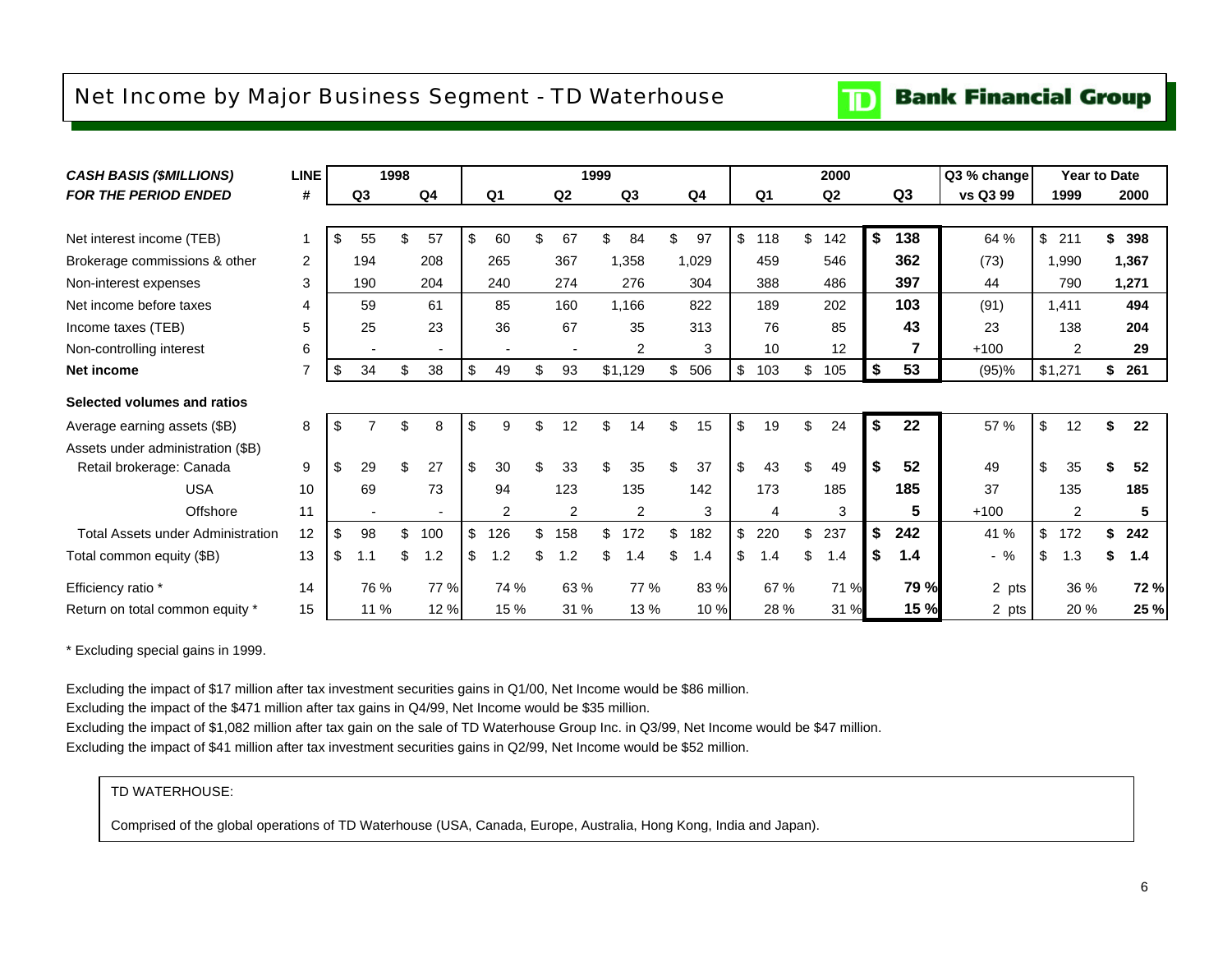### <span id="page-8-0"></span>Net Income by Major Business Segment - TD Asset Management

#### **Bank Financial Group**  $|\mathbf{D}|$

| <b>CASH BASIS (\$MILLIONS)</b>             | <b>LINE</b>    |          | 1998 |                |                 |     |                | 1999 |                |                 |                 | 2000           |    |           | Q3 % change | Year to Date |                 |
|--------------------------------------------|----------------|----------|------|----------------|-----------------|-----|----------------|------|----------------|-----------------|-----------------|----------------|----|-----------|-------------|--------------|-----------------|
| <b>FOR THE PERIOD ENDED</b>                | #              | Q3       |      | Q4             | Q <sub>1</sub>  |     | Q <sub>2</sub> |      | Q <sub>3</sub> | Q4              | Q1              | Q <sub>2</sub> |    | Q3        | vs Q3 99    | 1999         | 2000            |
|                                            |                |          |      |                |                 |     |                |      |                |                 |                 |                |    |           |             |              |                 |
| Net interest income (TEB)                  |                | \$       | Ъ    | 3              | \$              | \$  | 6              |      | 9              | \$<br>3         | \$<br>6         | \$<br>5        | ъ  | 5         | (44)%       | \$<br>19     | \$<br>16        |
| Other income                               | $\overline{2}$ | 54       |      | 32             | 44              |     | 37             |      | 46             | 54              | 49              | 63             |    | 80        | 74          | 127          | 192             |
| Non-interest expenses                      | 3              | 23       |      | 17             | 26              |     | 23             |      | 24             | 32              | 31              | 31             |    | 31        | 29          | 73           | 93              |
| Net income before taxes                    | 4              | 32       |      | 18             | 22              |     | 20             |      | 31             | 25              | 24              | 37             |    | 54        | 74          | 73           | 115             |
| Income taxes (TEB)                         | 5              | 16       |      | $\overline{ }$ | 10              |     | 9              |      | 14             | 11              | 11              | 17             |    | 24        | 71          | 33           | 52              |
| Net income                                 | 6              | \$<br>16 | \$   | 11             | \$<br>12        | \$  | 11             | ж,   | 17             | \$<br>14        | \$<br>13        | \$<br>20       | æ. | 30        | 76 %        | \$<br>40     | 63              |
| Selected volumes and ratios                |                |          |      |                |                 |     |                |      |                |                 |                 |                |    |           |             |              |                 |
| Assets under mgmt. as at quarter end (\$B) | $\overline{7}$ | \$<br>53 | \$   | 54             | \$<br>60        | \$. | 63             |      | 67             | \$<br>69        | \$<br>74        | \$<br>97       | \$ | 103       | 54 %        | \$<br>67     | 103             |
| Total common equity (\$B)                  | 8              | \$       | \$   | .1             | \$<br>$\cdot$ 1 | \$  |                | ደ    |                | \$<br>$\cdot$ 1 | \$<br>$\cdot$ 1 | \$<br>.1       | S  | $\cdot$ 1 | $-$ %       | \$<br>.1     | \$<br>$\cdot$ 1 |
| Efficiency ratio                           | 9              | 43 %     |      | 48 %           | 55 %            |     | 54 %           |      | 44 %           | 56 %            | 57 %            | 46 %           |    | 37 %      | $(7)$ pts   | 50 %         | 45 %            |
| Return on total common equity              | 10             | 104 %    |      | 62 %           | 74 %            |     | 67 %           |      | 106 %          | 89 %            | 80%             | 62 %           |    | 91 %      | $(15)$ pts  | 82 %         | 78 %            |

TD ASSET MANAGEMENT:

Provides a full range of investment management services, including private money management to high net worth individuals, passive, quantitative, enhanced and active institutional portfolios for pension funds, corporations, institutions, endowments and foundations, and mutual funds for retail investors.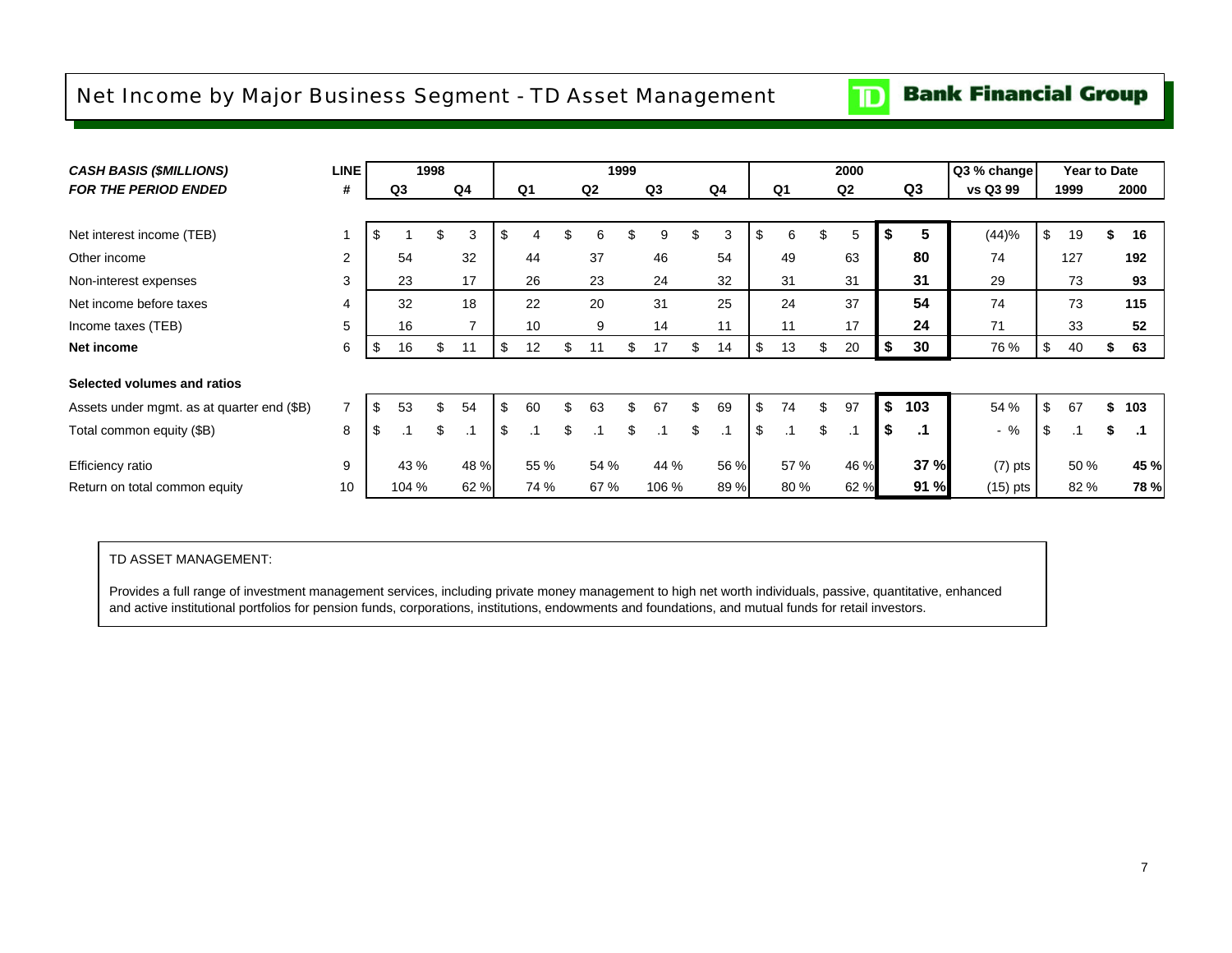### <span id="page-9-0"></span>Net Income by Major Business Segment - TD Securities

# **TD** Bank Financial Group

| <b>CASH BASIS (\$MILLIONS)</b>                     | <b>LINE</b> |           | 1998           |           |     |                | 1999 |                |           |                | 2000           |    |      | Q3 % change | Year to Date |           |
|----------------------------------------------------|-------------|-----------|----------------|-----------|-----|----------------|------|----------------|-----------|----------------|----------------|----|------|-------------|--------------|-----------|
| <b>FOR THE PERIOD ENDED</b>                        | #           | Q3        | Q <sub>4</sub> | Q1        |     | Q <sub>2</sub> |      | Q <sub>3</sub> | Q4        | Q <sub>1</sub> | Q <sub>2</sub> |    | Q3   | vs Q3 99    | 1999         | 2000      |
|                                                    |             |           |                |           |     |                |      |                |           |                |                |    |      |             |              |           |
| Net interest income (TEB)                          |             | \$<br>253 | \$<br>262      | \$<br>280 |     | 199            | \$.  | 171            | \$<br>156 | \$<br>161      | \$<br>160      | \$ | 18   | (89)%       | \$650        | \$<br>339 |
| Provision for credit losses                        | 2           | 25        | 27             | 30        |     | 30             |      | 13             | 3         | 30             | 60             |    | 60   | $+100$      | 73           | 150       |
| Trading and fee income                             | 3           | 486       | 117            | 347       |     | 370            |      | 439            | 439       | 471            | 628            |    | 632  | 44          | 1,156        | 1,731     |
| Non-interest expenses                              | 4           | 250       | 274            | 240       |     | 252            |      | 283            | 253       | 263            | 340            |    | 286  | 1           | 775          | 889       |
| Net income before taxes                            | 5           | 464       | 78             | 357       |     | 287            |      | 314            | 339       | 339            | 388            |    | 304  | (3)         | 958          | 1,031     |
| Income taxes (TEB)                                 | 6           | 208       | 25             | 151       |     | 125            |      | 128            | 146       | 144            | 152            |    | 125  | (2)         | 404          | 421       |
| Net income                                         |             | \$<br>256 | 53<br>\$       | \$<br>206 | \$. | 162            | \$   | 186            | \$<br>193 | \$<br>195      | \$<br>236      | \$ | 179  | (4)%        | \$<br>554    | \$<br>610 |
| Selected volumes and ratios                        |             |           |                |           |     |                |      |                |           |                |                |    |      |             |              |           |
| Securities purchased under resale agreements (\$B) | 8           | \$<br>33  | \$<br>12       | \$<br>23  | \$  | 21             |      | 28             | \$<br>26  | \$<br>27       | 16             | \$ | 21   | (25)%       | \$<br>28     | \$<br>21  |
| Trading securities (\$B)                           | 9           | 44        | 37             | 47        |     | 48             |      | 52             | 51        | 55             | 57             |    | 60   | 15          | 52           | 60        |
| Short sales of securities (\$B)                    | 10          | 16        | 13             | 16        |     | 16             |      | 23             | 15        | 19             | 16             |    | 19   | (17)        | 23           | 19        |
| Securities sold under repurchase agreements (\$B)  | 11          | 24        | 8              | 16        |     | 15             |      | 19             | 19        | 16             | 13             |    | 14   | (26)        | 19           | 14        |
| Average loans and customers' liability under       |             |           |                |           |     |                |      |                |           |                |                |    |      |             |              |           |
| acceptances (\$B)                                  | 12          | 28        | 30             | 33        |     | 32             |      | 28             | 26        | 26             | 28             |    | 29   | 4           | 31           | 28        |
| Total common equity (\$B)                          | 13          | 3.9       | 3.9            | 4.1       |     | 4.1            |      | 3.7            | 3.3       | 3.5            | 3.5            |    | 3.4  | (8)%        | 4.0          | 3.5       |
| Efficiency ratio                                   | 14          | 34 %      | 72 %           | 38 %      |     | 44 %           |      | 46 %           | 43 %      | 42 %           | 43 %           |    | 44 % | $(2)$ pts   | 43 %         | 43 %      |
| Return on total common equity                      | 15          | 26 %      | 5 %            | 19%       |     | 16 %           |      | 20 %           | 22 %      | 22 %           | 27 %           |    | 20 % | - pts       | 18 %         | 23 %      |

Excluding the impact of \$35 million after tax one-time security gains in Q1/99, Net Income, Efficiency and ROE would be \$171 million, 42% and 16% respectively. Excluding the impact of \$200 million special security gains in Q3/98, Net Income, Efficiency and ROE would be \$152 million, 46%, and 15% respectively.

#### TD SECURITIES:

Provides a full range of investment banking, merchant banking, mergers and acquisition advisory, fixed income, foreign exchange, derivatives products, high yield, money market, equities, and corporate banking services, including loan syndications, to our borrowing, investing and issuing clients in Canada, the U.S.A., Europe, Australia, Latin America and Asia. The segment also includes the results of the Bank's Head Office share investment portfolios and certain Head Office treasury activities.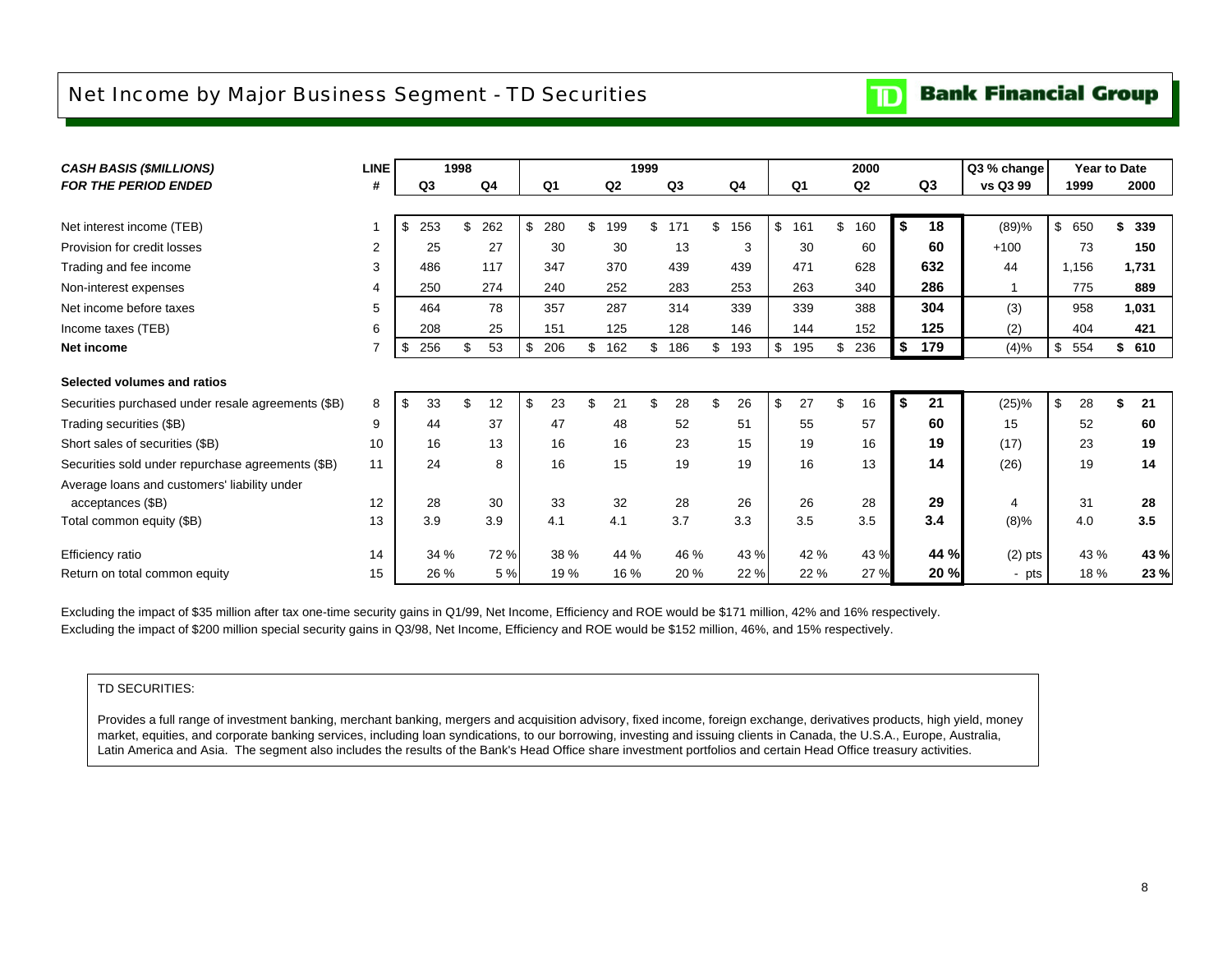### <span id="page-10-0"></span>Balance Sheet

|  |  | <b>TD</b> Bank Financial Group |  |
|--|--|--------------------------------|--|
|--|--|--------------------------------|--|

| (\$MILLIONS)                                                         | <b>LINE</b> |                           | 1998 |                  |                        | 1999                   |     |                   |      |                      |            |                      |      | 2000              |      |                     | Q3 % change |
|----------------------------------------------------------------------|-------------|---------------------------|------|------------------|------------------------|------------------------|-----|-------------------|------|----------------------|------------|----------------------|------|-------------------|------|---------------------|-------------|
| AS AT                                                                | #           | Q3                        |      | Q4               | Q1                     | Q <sub>2</sub>         |     | Q3                |      | Q4                   |            | Q1                   |      | Q <sub>2</sub>    |      | Q3                  | vs Q3 99    |
|                                                                      |             |                           |      |                  |                        |                        |     |                   |      |                      |            |                      |      |                   |      |                     |             |
| Cash resources                                                       | 1           | \$<br>$6,925$ \$          |      | 3,079            | \$<br>8,531 \$         | 7,596 \$               |     | 8,307 \$          |      | 6,226                | $\sqrt{3}$ | 8,972 \$             |      | 5,664             | l \$ | 6,697               | (19)%       |
| Securities purchased under resale agreements                         | $\mathbf 2$ | 33,162                    |      | 12,291           | 23,377                 | 20,536                 |     | 27,771            |      | 25,708               |            | 26,898               |      | 16,406            |      | 20,746              | (25)        |
| Investment securities                                                |             |                           |      |                  |                        |                        |     |                   |      |                      |            |                      |      |                   |      |                     |             |
| Issued or guaranteed by Canada or provinces                          | 3           | 1,916                     |      | 1,721            | 1,655                  | 1,078                  |     | 1,232             |      | 1,154                |            | 1,098                |      | 7,081             |      | 12,249              | $+100$      |
| Issued by US federal government                                      | 4           | 5,037                     |      | 4,522            | 5,168                  | 5,598                  |     | 6,496             |      | 6,562                |            | 7,224                |      | 7,609             |      | 3,243               | (50)        |
| Other securities                                                     | 5           | 9,322                     |      | 6,269            | 10,676                 | 9,512                  |     | 9,957             |      | 10,313               |            | 8,536                |      | 12,986            |      | 13,526              | 36          |
| Total                                                                | 6           | 16,275                    |      | 12,512           | 17,499                 | 16,188                 |     | 17,685            |      | 18,029               |            | 16,858               |      | 27,676            |      | 29,018              | 64          |
| <b>Trading securities</b>                                            | 7           | 44,454                    |      | 37,207           | 46,928                 | 47,635                 |     | 52,418            |      | 51,064               |            | 55,272               |      | 56,738            |      | 59,534              | 14          |
| Total                                                                | 8           | 60,729                    |      | 49,719           | 64,427                 | 63,823                 |     | 70,103            |      | 69,093               |            | 72,130               |      | 84,414            |      | 88,552              | 26          |
| Loans and customers' liability under acceptances                     |             |                           |      |                  |                        |                        |     |                   |      |                      |            |                      |      |                   |      |                     |             |
| Residential mortgages                                                | 9           | 31,982                    |      | 32,255           | 32,388                 | 33,343                 |     | 33,445            |      | 31,483               |            | 31,921               |      | 46,446            |      | 43,559              | 30          |
| Personal                                                             | 10          | 15,913                    |      | 15,160           | 16,442                 | 18,819                 |     | 20,181            |      | 20,443               |            | 25,259               |      | 34,232            |      | 34,201              | 69          |
| Business and government                                              | 11          | 45,859                    |      | 47,459           | 49,278                 | 47,096                 |     | 44,805            |      | 44,599               |            | 46,354               |      | 49,097            |      | 51,063              | 14          |
| Total                                                                | 12          | 93,754                    |      | 94,874           | 98,108                 | 99,258                 |     | 98,431            |      | 96,525               |            | 103,534              |      | 129,775           |      | 128,823             | 31          |
| Other assets                                                         | 13          | 14,176                    |      | 21,868           | 19,042                 | 16,828                 |     | 17,874            |      | 16,865               |            | 22,381               |      | 33,824            |      | 27,924              | 56          |
| <b>Total assets</b>                                                  | 14          | \$<br>208,746             | \$   | 181,831          | \$<br>213,485          | \$<br>208,041          | \$  | 222,486           | \$   | 214,417              | \$         | 233,915              | \$   | 270,083           |      | \$272,742           | 23 %        |
| Deposits                                                             |             |                           |      |                  |                        |                        |     |                   |      |                      |            |                      |      |                   |      |                     |             |
| Personal non-term                                                    | 15          | \$<br>22,573              | \$   | 23,335           | \$<br>24,070           | \$<br>25,084           | -\$ | 26,294            | - \$ | 26,417               | l \$       | 27,683               | - \$ | 39,106            | \$   | 39,247              | 49 %        |
| Personal term                                                        | 16          | 22,935                    |      | 24,358           | 25,371                 | 25,699                 |     | 25,595            |      | 26,357               |            | 27,122               |      | 53,652            |      | 53,889              | $+100$      |
| Banks and deposit taking institutions                                | 17          | 27,476                    |      | 17,063           | 28,534                 | 30,236                 |     | 31,770            |      | 30,901               |            | 33,644               |      | 31,092            |      | 30,426              | (4)         |
| Business and government                                              | 18          | 64,360                    |      | 55,921           | 66,461                 | 60,246                 |     | 59,997            |      | 56,711               |            | 69,028               |      | 67,709            |      | 69,585              | 16          |
| Total                                                                | 19          | 137,344                   |      | 120,677          | 144,436                | 141,265                |     | 143,656           |      | 140,386              |            | 157,477              |      | 191,559           |      | 193,147             | 34          |
| Acceptances                                                          | 20          | 9,144                     |      | 9,948            | 10,267                 | 8,861                  |     | 8,571             |      | 9,040                |            | 8,247                |      | 8,099             |      | 8,080               | (6)         |
| Short sales of securities                                            | 21          | 16,429                    |      | 13,034           | 16,482                 | 16,034                 |     | 22,612            |      | 15,044               |            | 18,817               |      | 16,110            |      | 19,270              | (15)        |
| Securities sold under repurchase agreements                          | 22          | 24,144                    |      | 8,421            | 15,849                 | 15,207                 |     | 19,390            |      | 19,241               |            | 16,075               |      | 13,013            |      | 14,328              | (26)        |
| Other liabilities                                                    | 23          | 9,745                     |      | 17,612           | 14,248                 | 14,552                 |     | 14,169            |      | 15,621               |            | 17,853               |      | 23,251            |      | 19,232              | 36          |
| Subordinated notes                                                   | 24          | 3,543                     |      | 3,606            | 3,559                  | 3,411                  |     | 3,490             |      | 3,217                |            | 3,181                |      | 4,327             |      | 4,839               | 39          |
| Non-controlling interest in subsidiaries - TD Waterhouse Group, Inc. | 25          |                           |      |                  |                        |                        |     | 380               |      | 335                  |            | 339                  |      | 359               |      | 366                 | (4)         |
| - CT Financial Services Inc.                                         | 26          |                           |      |                  |                        |                        |     |                   |      |                      |            |                      |      | 364               |      | 364                 | $+100$      |
| - TD CaTS                                                            | 27          |                           |      |                  |                        |                        |     | $\overline{a}$    |      |                      |            |                      |      | 900               |      | 900                 | $+100$      |
| Shareholders' equity                                                 |             |                           |      |                  |                        |                        |     |                   |      |                      |            |                      |      |                   |      |                     |             |
| Preferred shares                                                     | 28          | 915                       |      | 845              | 839                    | 830                    |     | 839               |      | 833                  |            | 931                  |      | 1,225             |      | 1,237               | 47          |
| Common shares                                                        | 29<br>30    | 1,300                     |      | 1,301            | 1,303                  | 1,305                  |     | 1,306             |      | 2,006                |            | 2,047                |      | 2,050             |      | 2,053               | 57          |
| Retained earnings                                                    |             | 6,182                     |      | 6,387            | 6,502                  | 6,576                  |     | 8,073             |      | 8,694                |            | 8,948                |      | 8,826             |      | 8,926               | 11          |
| Total<br>Total liabilities and shareholders' equity                  | 31<br>32    | \$<br>8,397<br>208,746 \$ |      | 8,533<br>181,831 | \$<br>8,644<br>213,485 | \$<br>8,711<br>208,041 | \$  | 10,218<br>222,486 | \$   | 11,533<br>214,417 \$ |            | 11,926<br>233,915 \$ |      | 12,101<br>270,083 |      | 12,216<br>\$272,742 | 20<br>23 %  |
|                                                                      |             |                           |      |                  |                        |                        |     |                   |      |                      |            |                      |      |                   |      |                     |             |
| Assets under administration                                          |             |                           |      |                  |                        |                        |     |                   |      |                      |            |                      |      |                   |      |                     |             |
| TD Canada Trust                                                      | 33          | \$<br>37,685 \$           |      | 36,908           | \$<br>38,313 \$        | 39,967 \$              |     | 44,340 \$         |      |                      |            | 49,871               | - \$ | 76,842            |      | \$77,273            | 74 %        |
| TD Waterhouse                                                        | 34          | 98,288                    |      | 99,983           | 125,661                | 157,674                |     | 171,640           |      | 181,408              |            | 220,055              |      | 237,347           |      | 241,716             | 41          |
| Total                                                                | 35          | \$<br>135,973 \$          |      | 136,891          | \$<br>163,974          | \$<br>197,641 \$       |     | 215,980           | \$   | 229,996              | \$         | 269,926              | \$   | 314,189           |      | \$318,989           | 48 %        |
| Assets under management                                              |             |                           |      |                  |                        |                        |     |                   |      |                      |            |                      |      |                   |      |                     |             |
| <b>TD Asset Management</b>                                           | 36          | \$<br>52,602              | \$   | 53,558           | \$<br>60,469           | \$<br>63,409           | \$  | 67,351            | \$   | 68,971               | \$         | 74,444               | \$   | 97,027            |      | \$102,585           | 52 %        |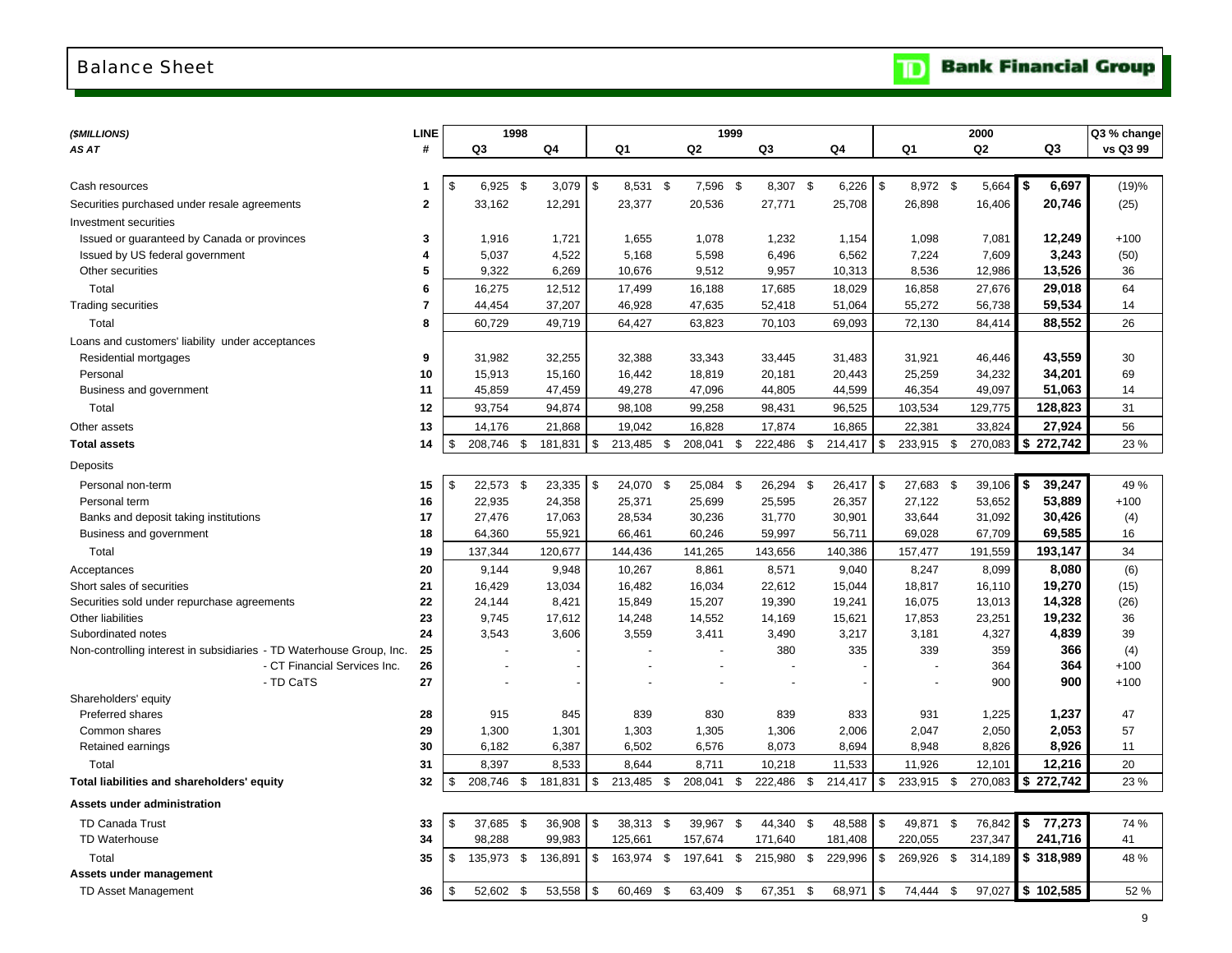### <span id="page-11-0"></span>NII, Margins, Rates and Other Statistics

**TD** Bank Financial Group

| (\$MILLIONS)                                                                         | LINE           |                     |                | 1998           |                      |              |           |                |                | 1999           |                |               |           |                |               | 2000           |            |              | Q3 % change |      | Year to Date   |    |           |
|--------------------------------------------------------------------------------------|----------------|---------------------|----------------|----------------|----------------------|--------------|-----------|----------------|----------------|----------------|----------------|---------------|-----------|----------------|---------------|----------------|------------|--------------|-------------|------|----------------|----|-----------|
| <b>FOR THE PERIOD ENDED</b>                                                          | #              |                     | Q <sub>3</sub> |                | Q <sub>4</sub>       |              | Q1        |                | Q <sub>2</sub> |                | Q3             |               | Q4        | Q <sub>1</sub> |               | Q <sub>2</sub> |            | Q3           | vs Q3 99    |      | 1999           |    | 2000      |
| Net interest income                                                                  |                |                     |                |                |                      |              |           |                |                |                |                |               |           |                |               |                |            |              |             |      |                |    |           |
| Net interest income                                                                  | -1             | \$                  | 736            | \$             | 728                  | \$           | 793       | \$             | 704            | \$             | 727            | \$            | 757       | \$<br>768      | \$            | 946            | \$         | 920          | 27 %        | \$   | 2,224          | \$ | 2,634     |
| TEB adjustment                                                                       | $\overline{c}$ |                     | 48             |                | 46                   |              | 45        |                | 48             |                | 52             |               | 47        | 50             |               | 48             |            | 39           | (25)        |      | 145            |    | 137       |
| Net interest income (TEB)                                                            | 3              | -\$                 | 784            | \$             | 774                  | \$           | 838       | \$             | 752            | \$             | 779            | \$            | 804       | \$<br>818      | \$            | 994            | \$         | 959          | 23 %        | \$   | 2,369          | \$ | 2,771     |
| Average assets                                                                       |                |                     |                |                |                      |              |           |                |                |                |                |               |           |                |               |                |            |              |             |      |                |    |           |
| Average earning assets                                                               | 4              |                     | \$165,392      |                | \$178.398            |              | \$181.123 |                | \$181,156      |                | \$189.687      |               | \$192.456 | \$201,178      |               | \$250.789      |            | \$245,989    | 30 %        |      | \$184.020      |    | \$232,519 |
| Trading related income (TEB)*                                                        |                |                     |                |                |                      |              |           |                |                |                |                |               |           |                |               |                |            |              |             |      |                |    |           |
| Interest rate and credit portfolios                                                  | 5              | \$                  | 104            | \$             | 113                  | \$           | 76        | $\mathfrak{s}$ | 142            | \$             | 125            | $\mathbb{S}$  | 74        | \$<br>106      | \$            | 86             | \$         | 91           | (27)%       | \$   | 343            | \$ | 283       |
| Foreign exchange portfolios                                                          | 6              |                     | 23             |                | 33                   |              | 47        |                | 35             |                | 29             |               | 34        | 52             |               | 47             |            | 50           | 72          |      | 111            |    | 149       |
| Equity and other portfolios                                                          | $\overline{7}$ |                     | 10             |                | (113)                |              | 55        |                | 36             |                | $\overline{7}$ |               | 49        | 63             |               | 145            |            | 65           | $+100$      |      | 98             |    | 273       |
| Total trading income                                                                 | 8              | \$                  | 137            | \$             | 33                   | \$           | 178       | \$             | 213            | \$             | 161            | \$            | 157       | \$<br>221      | \$            | 278            | \$         | 206          | 28 %        | \$   | 552            | \$ | 705       |
| Impact on NII from impaired loans<br>Reduction/(increase) in NII from impaired loans |                |                     |                |                |                      |              |           |                |                |                |                |               |           |                |               |                |            |              |             |      |                |    |           |
| Gross                                                                                | 9              | \$                  | 9              | \$             | 16                   | \$           | 15        | \$             | 15             | \$             | 17             | $\mathfrak s$ | 16        | \$<br>21       | \$            | 22             | \$         | 26           | 53 %        | \$   | 47             | \$ | 69        |
| Recoveries                                                                           | 10             |                     | (4)            |                | (4)                  |              | (3)       |                | (3)            |                | (3)            |               | (2)       | (3)            |               | (4)            |            | (3)          |             |      | (9)            |    | (10)      |
| Net reduction/(increase)                                                             | 11             | \$                  | 5              | $\mathfrak{S}$ | 12                   | $\mathbb{S}$ | 12        | \$             | 12             | \$             | 14             | \$            | 14        | \$<br>18       | $\mathbb{S}$  | 18             | \$         | 23           | 64 %        | \$   | 38             | \$ | 59        |
| Net interest margin                                                                  |                |                     |                |                |                      |              |           |                |                |                |                |               |           |                |               |                |            |              |             |      |                |    |           |
| N.I.I. (TEB) as a % of average earning assets                                        | 12             |                     | 1.88%          |                | 1.72%                |              | 1.84 %    |                | 1.70%          |                | 1.63%          |               | 1.66%     | 1.62%          |               | 1.61%          |            | 1.55 %       | $(.08)$ pts |      | 1.72%          |    | 1.59%     |
| Effective tax rates**                                                                |                |                     |                |                |                      |              |           |                |                |                |                |               |           |                |               |                |            |              |             |      |                |    |           |
| <b>TEB</b>                                                                           | 13             |                     | 41.8%          |                | 32.3%                |              | 41.0%     |                | 40.4%          |                | 41.6%          |               | 40.4%     | 41.1%          |               | 39.7%          |            | 36.0%        | $(5.6)$ pts |      | 41.0%          |    | 38.8%     |
| <b>Asset securitization</b><br>Securitized/(repurchased) during the quarter          |                |                     |                |                |                      |              |           |                |                |                |                |               |           |                |               |                |            |              |             |      |                |    |           |
| Mortgages - conventional                                                             | 14             | \$                  |                | \$             | 582                  | \$           |           | $\mathfrak{L}$ |                | $\mathfrak{L}$ | 382            | \$            | 2,410     | \$             | \$            | (1,221)        | $\sqrt{2}$ |              | (100)%      | \$   | 382            |    | \$(1,221) |
| Mortgages - MBS pools sold                                                           | 15             |                     |                |                |                      |              | 500       |                |                |                | 404            |               | 22        | 20             |               |                |            | 346          | (14)        |      | 904            |    | 366       |
| <b>Credit Cards</b>                                                                  | 16             |                     | 1,140          |                | 560                  |              |           |                | 325            |                |                |               |           |                |               |                |            |              |             |      | 325            |    |           |
| Personal Loans                                                                       | 17             |                     |                |                |                      |              |           |                |                |                |                |               |           |                |               | 7,170          |            |              |             |      |                |    | 7,170     |
| Corporate Loans                                                                      | 18             |                     |                |                | $\ddot{\phantom{1}}$ |              | $\sim$    |                | $\blacksquare$ |                | $\sim$         |               | 200       |                |               | $\sim$         |            |              | $\sim$      |      | $\sim$         |    | $\sim$    |
| Outstanding at period end                                                            | 19             | \$                  | 3,723          | \$             | 4,721                | $\mathbb{S}$ | 5,044     | \$             | 5,207          | \$             | 5,811          | \$            | 8,270     | \$<br>8,029    |               | \$23,954       | \$         | 23,007       | +100 %      | \$   | 5,811          |    | \$23,007  |
| Income statement impact                                                              |                |                     |                |                |                      |              |           |                |                |                |                |               |           |                |               |                |            |              |             |      |                |    |           |
| Net interest income                                                                  | 20             | \$                  | (5)            | \$             | (33)                 | \$           | (31)      | \$             | (33)           | \$             | (39)           | \$            | (46)      | \$<br>(43)     | \$            | (84)           | \$         | (83)         | $+(100)%$   | \$   | (103)          | Ŝ. | (210)     |
| Other income                                                                         | 21             |                     | 4              |                | 24                   |              | 16        |                | 25             |                | 27             |               | 30        | 26             |               | 69             |            | 69           | $+100$      |      | 68             |    | 164       |
| Provision for credit losses                                                          | 22             |                     |                |                | 10                   |              | 13        |                | 12             |                | 14             |               | 12        | 13             |               | 15             |            | 16           | 14          |      | 39             |    | 44        |
| Total impact                                                                         | 23             | $\pmb{\mathsf{\$}}$ | (1)            | $\mathsf{\$}$  | $\overline{1}$       | $\mathbb{S}$ | (2)       | $\mathfrak s$  | $\overline{4}$ | \$             | $\overline{2}$ | $\mathbb{S}$  | (4)       | \$<br>(4)      | $\mathfrak s$ |                | \$         | $\mathbf{2}$ | $\%$        | $\,$ | $\overline{4}$ | \$ | (2)       |

\* Includes trading-related income reported in net interest and other income.

\*\* Excludes gain on sale of TD Waterhouse Group Inc. in 1999, and CT restructuring costs, goodwill, intangibles gross-up and benefits commencing in Q2, 2000.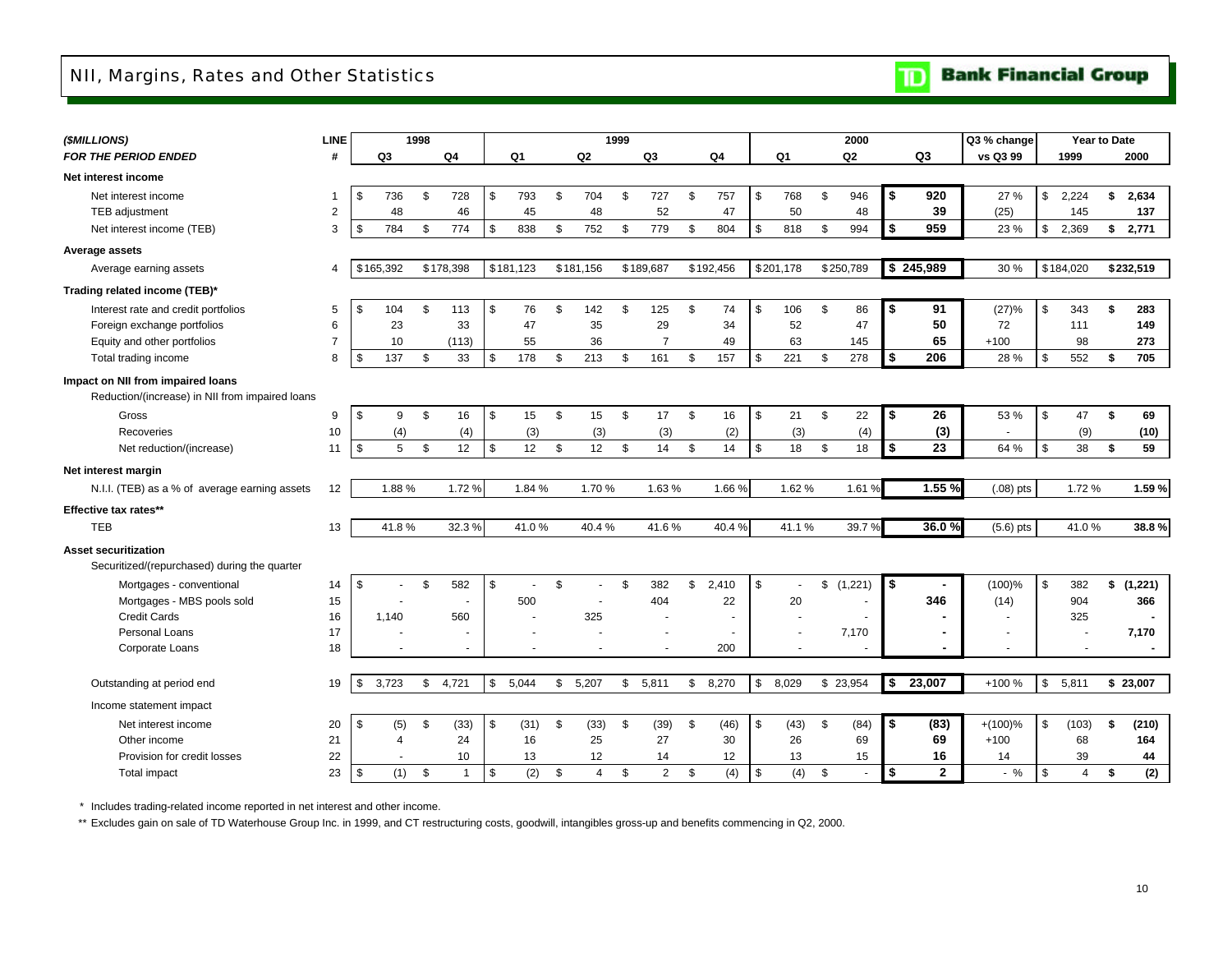

<span id="page-12-0"></span>

| (\$MILLIONS)                                                        | <b>LINE</b>    |                         | 1998           |                           |                |     |                |      | 1999         |                |                |                           |       |                           |                |               | 2000           |                | Q3 % change    |
|---------------------------------------------------------------------|----------------|-------------------------|----------------|---------------------------|----------------|-----|----------------|------|--------------|----------------|----------------|---------------------------|-------|---------------------------|----------------|---------------|----------------|----------------|----------------|
| AS AT                                                               | #              |                         | Q3             |                           | Q4             |     | Q <sub>1</sub> |      | Q2           |                | Q <sub>3</sub> |                           | Q4    |                           | Q1             |               | Q <sub>2</sub> | Q <sub>3</sub> | vs Q3 99       |
|                                                                     |                |                         |                |                           |                |     |                |      |              |                |                |                           |       |                           |                |               |                |                |                |
| Interest sensitive (asset) liability gap within 1 year (\$billions) | 1              | \$                      | 1.0            | \$                        | 1.5            | -\$ | $(3.8)$ \$     |      | $(4.4)$ \$   |                | 0.9            | \$                        | (7.5) | $\boldsymbol{\mathsf{S}}$ | $(4.4)$ \$     |               | (6.5)          | \$<br>(14.0)   | $+(100)\%$     |
| After tax impact of 1% increase in interest rates on                |                |                         |                |                           |                |     |                |      |              |                |                |                           |       |                           |                |               |                |                |                |
| Common shareholders' equity                                         | 2              | \$                      | $(77)$ \$      |                           | (74)           | \$  | (112)          | - \$ | $(126)$ \$   |                | $(156)$ \$     |                           | (153) | $\boldsymbol{\mathsf{S}}$ | $(138)$ \$     |               | (71)           | \$<br>(40)     | 74 %           |
| Annual net income                                                   | 3              |                         | 13             |                           | 38             |     | 5              |      | (2)          |                | (14)           |                           | (7)   |                           | 9              |               | 9              | $\mathbf{2}$   | $+100$         |
| Securities - surplus (deficit) over book                            |                |                         |                |                           |                |     |                |      |              |                |                |                           |       |                           |                |               |                |                |                |
| Canadian governments                                                | 4              | \$                      | $(6)$ \$       |                           | (1)            | \$  | $(2)$ \$       |      | $(2)$ \$     |                | $(10)$ \$      |                           | (20)  | \$                        | $(26)$ \$      |               | (24)           | \$<br>39       | $+100%$        |
| U.S. and other foreign governments                                  | 5              |                         | 1              |                           | $\overline{7}$ |     |                |      | $\sim$       |                | (1)            |                           | (2)   |                           | (4)            |               | (29)           | (14)           | $+(100)$       |
| Corporate bonds/debentures/commercial paper                         | 6              |                         | (13)           |                           | (5)            |     | 3              |      | (2)          |                | 10             |                           | 6     |                           | $\blacksquare$ |               | 3              | (4)            | $+(100)$       |
| Preferred shares                                                    | $\overline{7}$ |                         | 42             |                           | 17             |     | 19             |      | 17           |                | 13             |                           | 5     |                           | (20)           |               | (15)           | (5)            | $+(100)$       |
| Common & equivalents                                                | 8              |                         | 746            |                           | 459            |     | 880            |      | 1,521        |                | 1,227          |                           | 405   |                           | 382            |               | 497            | 514            | (58)           |
| <b>Total</b>                                                        | 9              | \$                      | 770            | -\$                       | 477            | \$  | 900            | \$   | 1,534        | \$             | 1,239          | -\$                       | 394   | \$                        | 332            | - \$          | 432            | \$<br>530      | (57)%          |
| <b>Deferred revenue</b>                                             |                |                         |                |                           |                |     |                |      |              |                |                |                           |       |                           |                |               |                |                |                |
| Credit fees                                                         | 10             | \$                      | 128            | \$                        | 142            | -\$ | 183            | \$   | 141          | \$             | 139            | $\boldsymbol{\mathsf{S}}$ | 128   | \$                        | 136            | \$            | 123            | \$<br>157      | 13 %           |
| <b>Derivatives</b>                                                  | 11             |                         | 135            |                           | 133            |     | 134            |      | 142          |                | 145            |                           | 143   |                           | 137            |               | 141            | 146            | $\mathbf{1}$   |
| <b>Total</b>                                                        | 12             | \$                      | 263            | \$                        | 275            | \$  | 317            | \$   | 283          | \$             | 284            | \$                        | 271   | \$                        | 273            | \$            | 264            | \$<br>303      | 7 %            |
| Identifiable intangibles from business combinations, net of tax     |                |                         |                |                           |                |     |                |      |              |                |                |                           |       |                           |                |               |                |                |                |
| At beginning of period                                              | 13             | $\sqrt[6]{\frac{1}{2}}$ | $\sim$         | $\sqrt[6]{\frac{1}{2}}$   |                | \$  | $\sim$         | \$   | $\mathbf{r}$ | $\mathfrak{S}$ | ÷.             | \$                        | 18    | $\sqrt[6]{\frac{1}{2}}$   | 17S            |               | 16             | \$3,742        | $+100%$        |
| Arising during the period (net of tax)                              | 14             |                         |                |                           |                |     |                |      |              |                | 18             |                           |       |                           |                |               | 3,910          |                | (100)          |
| Amortized in the period                                             | 15             |                         |                |                           |                |     |                |      |              |                | ä,             |                           | (1)   |                           | (1)            |               | (184)          | (187)          | $+100$         |
| Total                                                               | 16             | \$                      | $\overline{a}$ | $\boldsymbol{\mathsf{S}}$ |                | \$  |                | \$   |              | \$             | $18 \quad $$   |                           | 17    | \$                        | 16             | $\sqrt[6]{3}$ | 3,742          | \$<br>3,555    | $+100%$        |
| Goodwill                                                            |                |                         |                |                           |                |     |                |      |              |                |                |                           |       |                           |                |               |                |                |                |
| At beginning of period                                              | 17             | \$                      | 734            | \$                        | 915            | \$  | 958            | \$   | 928          | \$             | 882            | \$                        | 899   | \$                        | 892            | \$            | 935            | \$<br>2,020    | +100%          |
| Arising during the period                                           | 18             |                         | 151            |                           | 37             |     | 3              |      |              |                | $\blacksquare$ |                           | 27    |                           | 72             |               | 1,107          | 150            | $+100$         |
| Amortized in the period                                             | 19             |                         | (11)           |                           | (13)           |     | (13)           |      | (13)         |                | (13)           |                           | (13)  |                           | (13)           |               | (42)           | (43)           | $+100$         |
| Foreign exchange adjustment                                         | 20             |                         | 41             |                           | 19             |     | (20)           |      | (33)         |                | 30             |                           | (21)  |                           | (16)           |               | 20             | 1              | (97)           |
| <b>Total</b>                                                        | 21             | \$                      | 915            | \$                        | 958            | \$  | 928            | \$   | 882 \$       |                | 899            | -\$                       | 892   | \$                        | 935            | $\sqrt{3}$    | 2,020          | \$<br>2,128    | $+100%$        |
|                                                                     |                |                         |                |                           |                |     |                |      |              |                |                |                           |       |                           |                |               |                |                |                |
| Total net intangibles and goodwill                                  | 22             | \$                      | 915            | \$                        | 958            | \$  | 928            | \$   | 882          | \$             | 917            | \$                        | 909   | $\sqrt[6]{\frac{1}{2}}$   | 951            | \$            | 5,762          | \$5,683        | $+100%$        |
| <b>Restructuring costs</b>                                          |                |                         |                |                           |                |     |                |      |              |                |                |                           |       |                           |                |               |                |                |                |
| Accrual at beginning of period                                      | 23             | \$                      | $\sim$         | \$                        |                | \$  |                | \$   |              | \$             | L.             | \$                        |       | \$                        |                | \$            |                | \$<br>415      | $+100%$        |
| Expensed during period                                              | 24             |                         |                |                           |                |     |                |      |              |                |                |                           |       |                           |                |               | 475            |                | $\blacksquare$ |
| Amount utilized during period                                       | 25             |                         |                |                           |                |     |                |      |              |                |                |                           |       |                           |                |               | (60)           | (40)           | $+100$         |
| Accrual at end of period                                            | 26             | \$                      | $\blacksquare$ | $\mathfrak{L}$            |                | \$  |                | \$   |              | \$             |                | $\boldsymbol{\mathsf{S}}$ |       | \$                        |                | \$            | 415            | \$<br>375      | $+100%$        |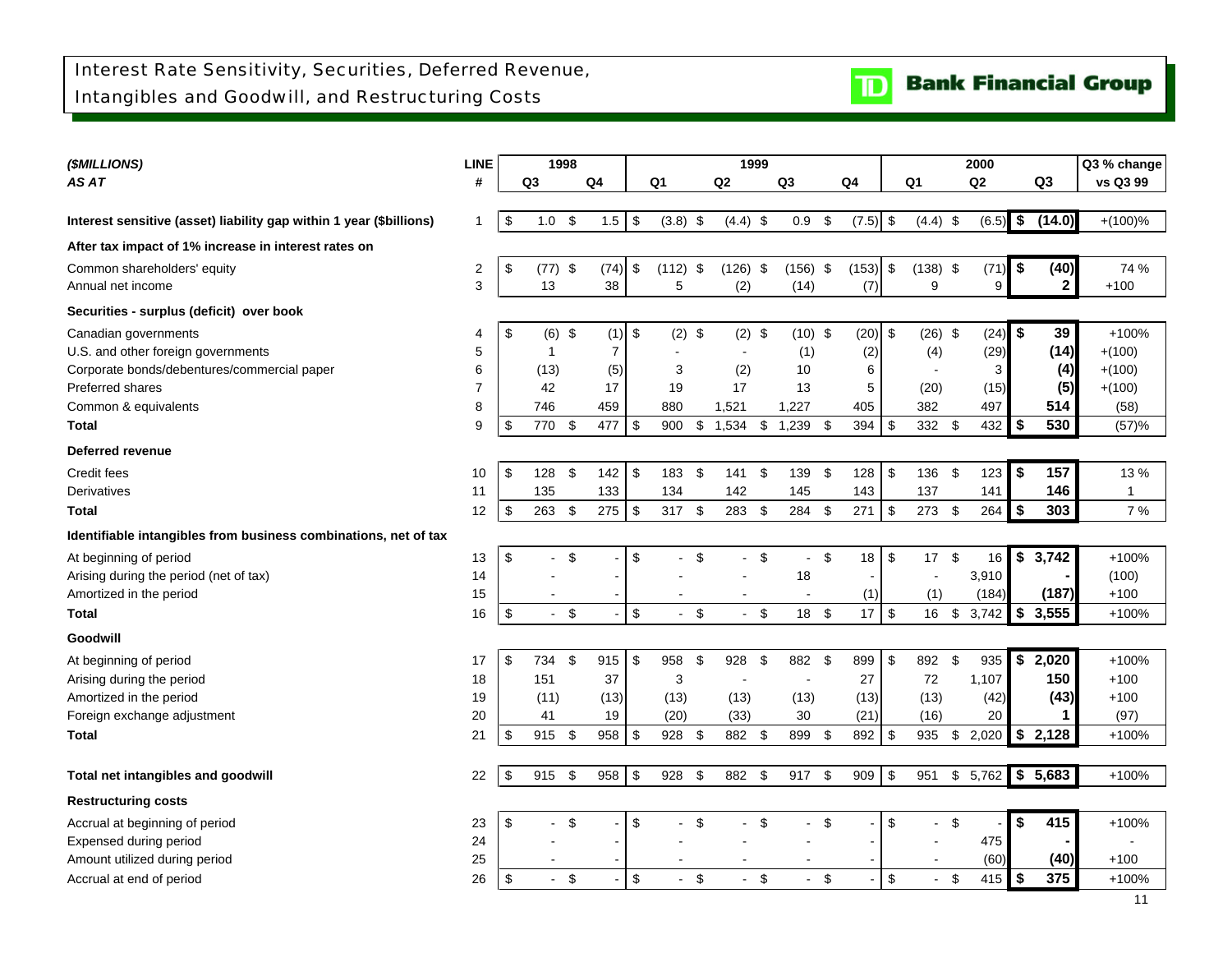### <span id="page-13-0"></span>Net Interest Income



| (\$MILLIONS)                 | LINE           | 1998           |             |                |                 | 1999 |                        |                |                | 2000      |           | Q3 % change | <b>Year to Date</b> |             |
|------------------------------|----------------|----------------|-------------|----------------|-----------------|------|------------------------|----------------|----------------|-----------|-----------|-------------|---------------------|-------------|
| <b>FOR THE PERIOD ENDED</b>  | #              | Q <sub>3</sub> | Q4          | Q <sub>1</sub> | Q2              |      | Q3                     | Q <sub>4</sub> | Q <sub>1</sub> | Q2        | Q3        | vs Q3 99    | 1999                | 2000        |
| Interest income              |                |                |             |                |                 |      |                        |                |                |           |           |             |                     |             |
| Loans                        | 1              | \$<br>,950     | \$<br>2,005 | \$<br>1,897    | \$<br>,876<br>1 | \$   | ,922<br>$\overline{1}$ | \$<br>1,899    | \$<br>1,971    | \$2,578   | \$2,667   | 39 %        | \$<br>5,695         | \$<br>7,216 |
| Securities                   | $\overline{2}$ | 548            | 751         | 715            | 591             |      | 689                    | 773            | 579            | 855       | 867       | 26          | 1,995               | 2,301       |
| Deposits with banks          | 3              | 81             | 73          | 81             | 186             |      | 116                    | 129            | 210            | 167       | 214       | 84          | 383                 | 591         |
|                              |                |                |             |                |                 |      |                        |                |                |           |           |             |                     |             |
| Total interest income        | 4              | 2,579          | 2,829       | 2,693          | 2,653           |      | 2,727                  | 2,801          | 2,760          | 3,600     | 3,748     | 37          | 8,073               | 10,108      |
| Interest expense<br>Deposits | 5              | 1,472          | 1,600       | 1,520          | 1,579           |      | 1,593                  | 1,562          | 1,780          | 2,326     | 2,484     | 56          | 4,692               | 6,590       |
| Subordinated notes           | 6              | 58             | 58          | 54             | 48              |      | 38                     | 41             | 41             | 56        | 72        | 89          | 140                 | 169         |
| Other                        | $\overline{7}$ | 313            | 443         | 326            | 322             |      | 369                    | 441            | 171            | 272       | 272       | (26)        | 1,017               | 715         |
| Total interest expense       | 8              | 1,843          | 2,101       | 1,900          | 1,949           |      | 2,000                  | 2,044          | 1,992          | 2,654     | 2,828     | 41          | 5,849               | 7,474       |
| Net interest income          | 9              | 736            | 728         | 793            | 704             |      | 727                    | 757            | 768            | 946       | 920       | 27          | 2,224               | 2,634       |
| <b>TEB</b>                   | 10             | 48             | 46          | 45             | 48              |      | 52                     | 47             | 50             | 48        | 39        | (25)        | 145                 | 137         |
| Net interest income (TEB)    | 11             | \$<br>784      | \$<br>774   | \$<br>838      | \$<br>752       | \$   | 779                    | \$<br>804      | \$<br>818      | \$<br>994 | 959<br>\$ | 23 %        | \$<br>2,369         | \$<br>2,771 |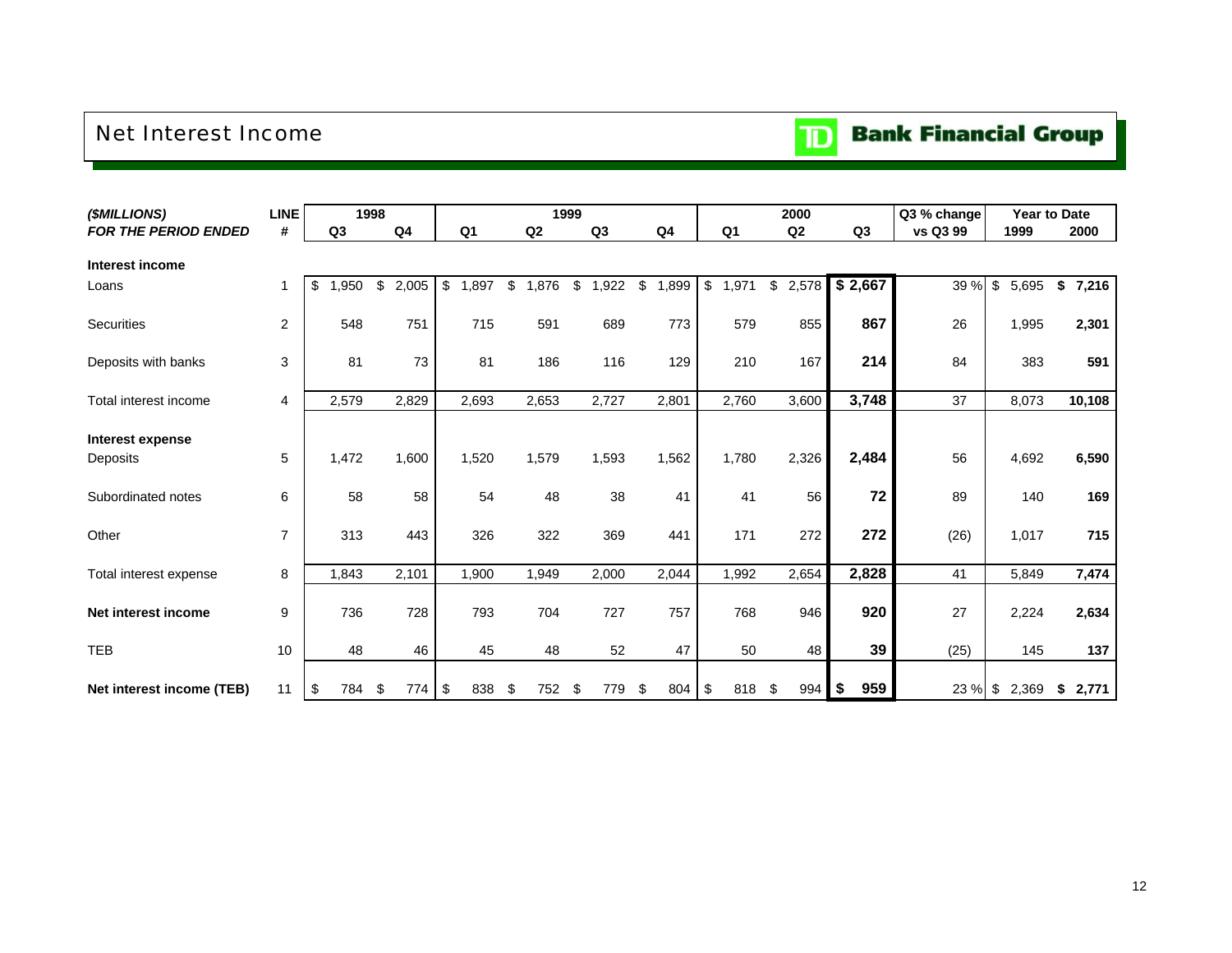### <span id="page-14-0"></span>Other Income

| (\$MILLIONS)                                         | <b>LINE</b>    |                | 1998           |                |            | 1999           |                |                | 2000        |           | Q3 % change |             | Year to Date |
|------------------------------------------------------|----------------|----------------|----------------|----------------|------------|----------------|----------------|----------------|-------------|-----------|-------------|-------------|--------------|
| <b>FOR THE PERIOD ENDED</b>                          | #              | Q <sub>3</sub> | Q <sub>4</sub> | Q <sub>1</sub> | Q2         | Q3             | Q <sub>4</sub> | Q <sub>1</sub> | Q2          | Q3        | vs Q3 99    | 1999        | 2000         |
|                                                      |                |                |                |                |            |                |                |                |             |           |             |             |              |
| TD Waterhouse fees and commissions                   |                | 167<br>\$      | \$<br>177      | \$<br>238      | 268<br>\$  | 238<br>.S      | \$<br>235      | \$<br>383      | 496<br>\$   | \$<br>316 | 33 %        | \$<br>744   | 1,195<br>£.  |
| Full service brokerage and other securities services | $\overline{2}$ | 104            | 54             | 112            | 116        | 161            | 95             | 126            | 201         | 163       |             | 389         | 490          |
| Mutual fund management                               | 3              | 56             | 56             | 59             | 64         | 65             | 70             | 75             | 121         | 127       | 95          | 188         | 323          |
| Credit fees                                          | 4              | 119            | 97             | 100            | 118        | 118            | 127            | 129            | 166         | 123       | 4           | 336         | 418          |
| Net investment securities gains*                     | 5              | 248            | 60             | 132            | 80         | 65             | 85             | 88             | 146         | 115       | 77          | 277         | 349          |
| Trading income                                       | 6              | 95             | (15)           | 99             | 184        | 190            | 206            | 244            | 290         | 328       | 73          | 473         | 862          |
| Service charges                                      | $\overline{7}$ | 72             | 72             | 68             | 69         | 76             | 76             | 76             | 124         | 132       | 74          | 213         | 332          |
| Income - asset securitizations                       | 8              | $\overline{4}$ | 24             | 15             | 24         | 26             | 29             | 23             | 67          | 72        | $+100$      | 65          | 162          |
| Card services                                        | 9              | 46             | 49             | 46             | 43         | 50             | 51             | 52             | 55          | 62        | 24          | 139         | 169          |
| Insurance                                            | 10             | 14             | 16             | 14             | 16         | 17             | 18             | 19             | 57          | 56        | $+100$      | 47          | 132          |
| Foreign exchange - non-trading                       | 11             | 29             | 24             | 16             | 12         | 27             | 17             | 15             | 36          | 45        | 67          | 55          | 96           |
| Property rental income                               | 12             | 17             | 16             | 13             | 17         | 15             | 14             | 17             | 18          | 17        | 13          | 45          | 52           |
| Other consumer services                              | 13             | 6              | 6              | $\overline{7}$ |            | $\overline{2}$ | 6              | 8              | 39          | 43        | $+100$      | 10          | 90           |
| Other commercial and corporate services              | 14             | 28             | 21             | 18             | 32         | 15             | 17             | 24             | 27          | 33        | $+100$      | 65          | 84           |
| Total other income - page 3 (line 15)                | 15             | 1,005<br>\$    | -\$<br>657     | \$<br>937      | 1,044<br>S | 1,065<br>\$    | \$             | 1,046 \$ 1,279 | \$<br>1,843 | \$1,632   | 53 %        | \$<br>3,046 | 4,754<br>S   |

\*Excludes Knight/Trimark gain in Q4/99.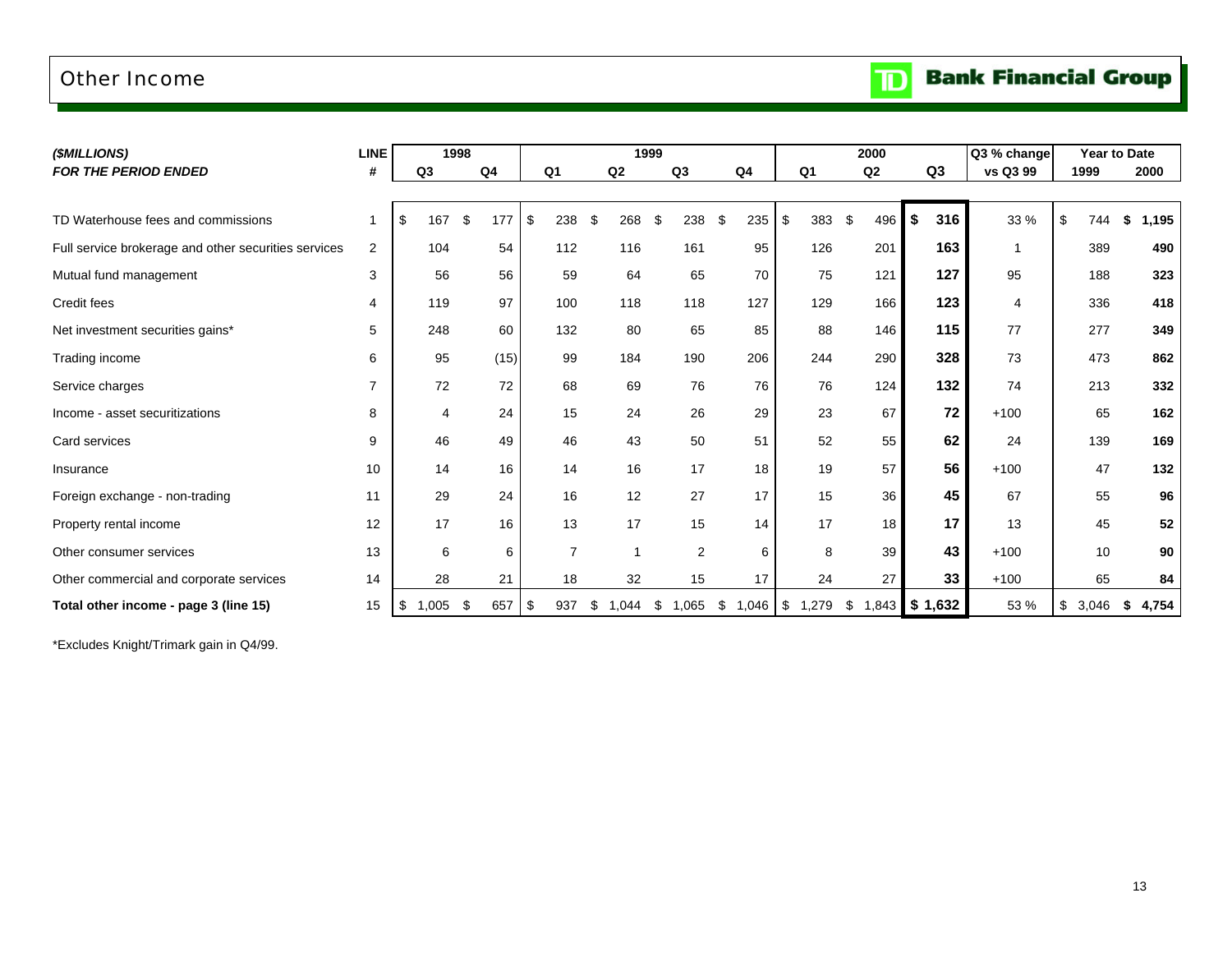# <span id="page-15-0"></span>Non-Interest Expenses

**TD** Bank Financial Group

| (\$MILLIONS)                                                       | <b>LINE</b>    |                | 1998           |                 |                         |                |                                     | 1999       |                |      |                |                | 2000           |                   |                | Q3 % change    |                     | <b>Year to Date</b> |       |
|--------------------------------------------------------------------|----------------|----------------|----------------|-----------------|-------------------------|----------------|-------------------------------------|------------|----------------|------|----------------|----------------|----------------|-------------------|----------------|----------------|---------------------|---------------------|-------|
| <b>FOR THE PERIOD ENDED</b>                                        | #              | Q <sub>3</sub> |                | Q <sub>4</sub>  | Q <sub>1</sub>          |                | Q2                                  |            | Q <sub>3</sub> |      | Q4             | Q <sub>1</sub> | Q <sub>2</sub> |                   | Q <sub>3</sub> | vs Q3 99       | 1999                |                     | 2000  |
| Salaries and staff benefits                                        |                |                |                |                 |                         |                |                                     |            |                |      |                |                |                |                   |                |                |                     |                     |       |
| <b>Salaries</b>                                                    | 1              | \$<br>519      | \$             | 523             | $\sqrt[6]{\frac{1}{2}}$ | 524            | - \$<br>549                         | \$         | 590            | \$   | 597            | \$<br>600      | \$<br>892      | \$                | 805            | 36 %           | \$1,663             | \$                  | 2,297 |
| Pension and other staff benefits                                   | 2              | 47             |                | 45              |                         | 53             | 57                                  |            | 60             |      | 53             | 62             | 90             |                   | 82             | 37             | 170                 |                     | 234   |
| Total                                                              | 3              | 566            |                | 568             |                         | 577            | 606                                 |            | 650            |      | 650            | 662            | 982            |                   | 887            | 36             | 1,833               |                     | 2,531 |
| Occupancy                                                          |                |                |                |                 |                         |                |                                     |            |                |      |                |                |                |                   |                |                |                     |                     |       |
| Rent                                                               | 4              | 51             |                | 54              |                         | 52             | 53                                  |            | 51             |      | 53             | 51             | 70             |                   | 72             | 41             | 156                 |                     | 193   |
| Depreciation                                                       | 5              | 20             |                | 20              |                         | 18             | 19                                  |            | 20             |      | 23             | 18             | 28             |                   | 29             | 45             | 57                  |                     | 75    |
| Other                                                              | 6              | 18             |                | 21              |                         | 20             | 21                                  |            | 22             |      | 21             | 22             | 36             |                   | 35             | 59             | 63                  |                     | 93    |
| Total                                                              | $\overline{7}$ | 89             |                | 95              |                         | 90             | 93                                  |            | 93             |      | 97             | 91             | 134            |                   | 136            | 46             | 276                 |                     | 361   |
| <b>Equipment</b>                                                   |                |                |                |                 |                         |                |                                     |            |                |      |                |                |                |                   |                |                |                     |                     |       |
| Rent                                                               | 8              | 21             |                | 22              |                         | 22             | 22                                  |            | 22             |      | 22             | 22             | 29             |                   | 34             | 55             | 66                  |                     | 85    |
| Depreciation                                                       | 9              | 28             |                | 28              |                         | 26             | 29                                  |            | 31             |      | 35             | 31             | 42             |                   | 40             | 29             | 86                  |                     | 113   |
| Other                                                              | 10             | 37             |                | 38              |                         | 45             | 48                                  |            | 45             |      | 48             | 52             | 85             |                   | 70             | 56             | 138                 |                     | 207   |
| Total                                                              | 11             | 86             |                | 88              |                         | 93             | 99                                  |            | 98             |      | 105            | 105            | 156            |                   | 144            | 47             | 290                 |                     | 405   |
| General                                                            |                |                |                |                 |                         |                |                                     |            |                |      |                |                |                |                   |                |                |                     |                     |       |
| Marketing and business development                                 | 12             | 58             |                | 48              |                         | 57             | 63                                  |            | 62             |      | 79             | 101            | 112            |                   | 106            | 71             | 182                 |                     | 319   |
| Brokerage related fees                                             | 13             | 41             |                | 51              |                         | 58             | 55                                  |            | 53             |      | 55             | 63             | 70             |                   | 65             | 23             | 166                 |                     | 198   |
| Professional and advisory services                                 | 14             | 39             |                | 38              |                         | 34             | 41                                  |            | 40             |      | 57             | 47             | 63             |                   | 73             | 83             | 115                 |                     | 183   |
| Communications                                                     | 15             | 38             |                | 36              |                         | 40             | 42                                  |            | 38             |      | 35             | 43             | 58             |                   | 50             | 32             | 120                 |                     | 151   |
| Capital and business taxes                                         | 16             | 22             |                | 3               |                         | 20             | 21                                  |            | 22             |      | 23             | 25             | 26             |                   | 8              | (64)           | 63                  |                     | 59    |
| Postage                                                            | 17             | 17             |                | 17              |                         | 20             | 23                                  |            | 19             |      | 20             | 23             | 31             |                   | 27             | 42             | 62                  |                     | 81    |
| Travel and relocation                                              | 18             | 14             |                | 10              |                         | 9              | 11                                  |            | 11             |      | 15             | 11             | 16             |                   | 18             | 64             | 31                  |                     | 45    |
| Deposit insurance premiums                                         | 19             | 16             |                | 15              |                         | 16             | 17                                  |            | $\overline{4}$ |      | $\overline{4}$ | 4              | 8              |                   | 8              | 100            | 37                  |                     | 20    |
| Other excluding non-cash goodwill / intangible charges             | 20             | 36             |                | 42              |                         | 44             | 55                                  |            | 42             |      | 52             | 59             | 117            |                   | 101            | $+100$         | 141                 |                     | 277   |
| Total                                                              | 21             | 281            |                | 260             |                         | 298            | 328                                 |            | 291            |      | 340            | 376            | 501            |                   | 456            | 57             | 917                 |                     | 1,333 |
| Expenses before restructuring costs - page 3 (line 23)             | 22             | 1,022          |                | 1,011           |                         | 1,058          | 1,126                               |            | 1,132          |      | 1,192          | 1,234          | 1,773          |                   | 1,623          | 43             | 3,316               |                     | 4,630 |
| <b>Restructuring costs</b>                                         | 23             |                | $\blacksquare$ |                 |                         |                | $\blacksquare$                      |            | $\sim$         |      |                | $\blacksquare$ | 475            |                   |                | $\blacksquare$ |                     |                     | 475   |
| Total expenses excluding non-cash goodwill /<br>intangible charges | 24             | 1,022<br>\$    | \$             | 1,011 \$ 1,058  |                         |                | $$1,126$ $$1,132$ $$1,192$ $$1,234$ |            |                |      |                |                | \$<br>2,248    |                   | \$1,623        | 43 %           | \$<br>3,316         | \$                  | 5,105 |
| <b>Memo Items</b>                                                  |                |                |                |                 |                         |                |                                     |            |                |      |                |                |                |                   |                |                |                     |                     |       |
| Non-cash goodwill / intangible charges                             | 25             | \$             | 12<br>\$       | 12              | \$                      | 13             | \$<br>12                            | $\sqrt{3}$ | 13             | \$   | 14             | \$<br>14       | \$<br>463      | \$                | 446            | +100 %         | \$<br>38            | \$                  | 923   |
| Less tax effect                                                    | 26             |                | $\overline{2}$ | 2               |                         | $\overline{c}$ | $\overline{c}$                      |            | $\overline{2}$ |      | 2              | 2              | 238            |                   | 218            | $+100$         |                     | 6                   | 458   |
| Non-cash goodwill / intangible, net of tax                         | 27             | 10             |                | 10 <sup>1</sup> | $\sqrt{3}$              | 11             | 10<br>\$                            | $\,$       | 11             | $\,$ | $12$ \$        | $12 \quad $$   | 225            | $\boldsymbol{\$}$ | 228            | +100 %         | $\sqrt[6]{3}$<br>32 | \$                  | 465   |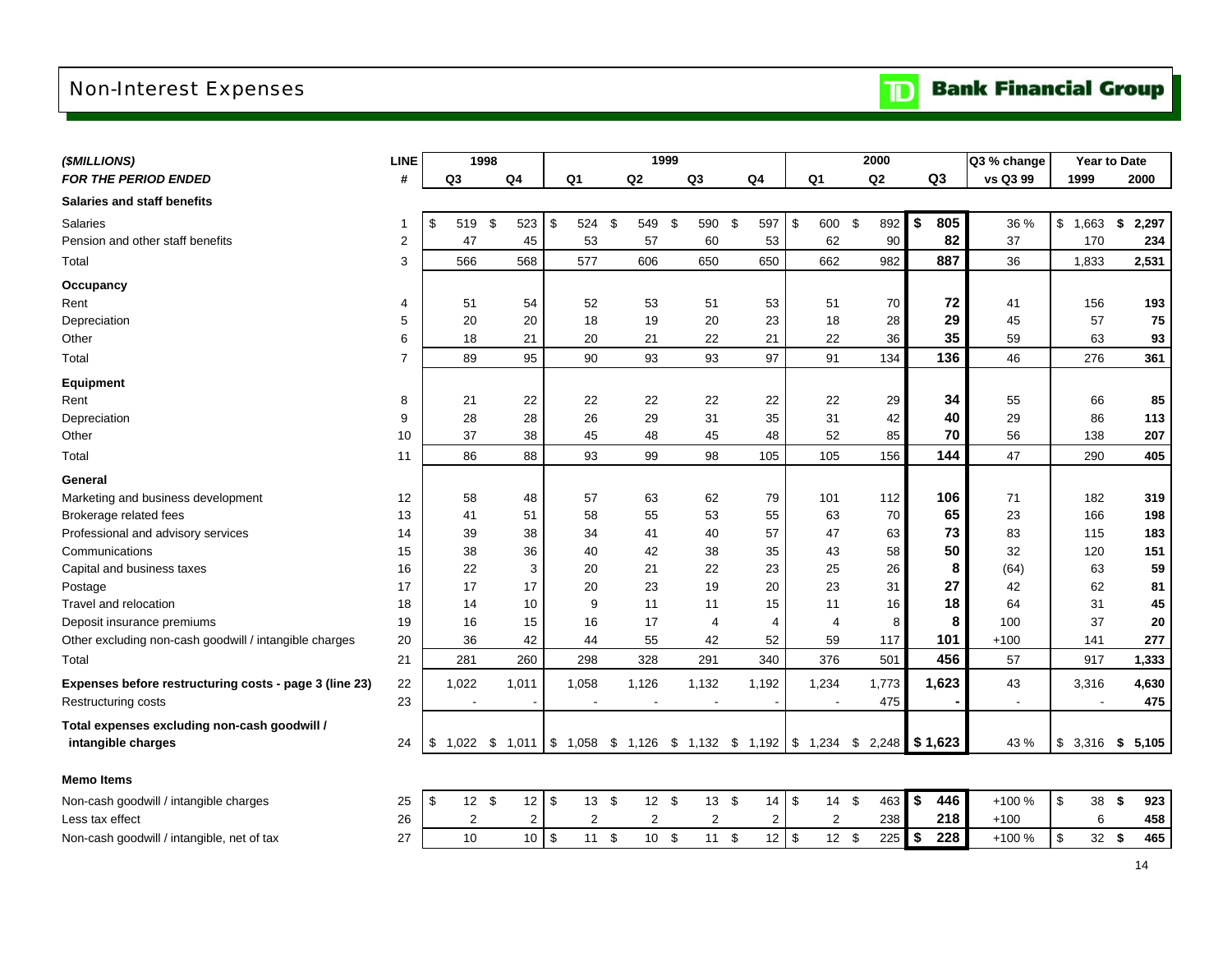### <span id="page-16-0"></span>Analysis of Change in Shareholders' Equity & Non-Controlling Interest

**Bank Financial Group** 

| (\$MILLIONS)                                     | <b>LINE</b>    |                          | 1998           |                |                | 1999                           |             |                 | 2000           |                | Q3 % change              |                   | Year to Date    |
|--------------------------------------------------|----------------|--------------------------|----------------|----------------|----------------|--------------------------------|-------------|-----------------|----------------|----------------|--------------------------|-------------------|-----------------|
| <b>FOR THE PERIOD ENDED</b>                      | #              | Q3                       | Q <sub>4</sub> | Q1             | Q2             | Q3                             | Q4          | Q1              | Q <sub>2</sub> | Q <sub>3</sub> | vs Q3 99                 | 1999              | 2000            |
| <b>Preferred shares</b>                          |                |                          |                |                |                |                                |             |                 |                |                |                          |                   |                 |
| Balance at beginning of period                   | -1             | \$<br>900 \$             | $915$ \$       | 845 \$         | 839 \$         | 830 \$                         | 839         | \$<br>833 \$    | 931            | \$<br>1,225    | 48 %                     | \$                | 833<br>845 \$   |
| Issued                                           | 2              |                          |                |                |                |                                |             | 103             | 289            | 11             |                          |                   | 403             |
| Redeemed                                         | 3              |                          | (75)           |                |                |                                |             |                 |                |                |                          |                   |                 |
| Translation on shares issued in foreign currency | $\overline{4}$ | 15                       | 5              | (6)            | (9)            | 9                              | (6)         | (5)             | 5              | 1              | (89)                     | (6)               | $\mathbf{1}$    |
| Balance at end of period                         | 5              | 915                      | 845            | 839            | 830            | 839                            | 833         | 931             | 1,225          | 1,237          | 47                       | 839               | 1,237           |
| <b>Common shares</b>                             |                |                          |                |                |                |                                |             |                 |                |                |                          |                   |                 |
| Balance at beginning of period                   | 6              | 1,299                    | 1,300          | 1,301          | 1,303          | 1,305                          | 1,306       | 2,006           | 2,047          | 2,050          | 57                       | 1,301             | 2,006           |
| options<br>Issued -                              | $\overline{7}$ | 1                        |                | $\overline{2}$ | $\overline{2}$ | $\mathbf 1$                    |             |                 |                | 3              | $+100$                   | 5                 | 6               |
| Issued -<br>cash                                 | 8              |                          |                |                |                |                                | 700         |                 |                |                |                          |                   |                 |
| acquistions<br>Issued -                          | 9              | $\overline{\phantom{a}}$ |                |                | $\blacksquare$ | ٠                              |             | 41              |                |                | $\overline{\phantom{a}}$ |                   | 41              |
| Balance at end of period                         | 10             | 1,300                    | 1,301          | 1,303          | 1,305          | 1,306                          | 2,006       | 2,047           | 2,050          | 2,053          | 57                       | 1,306             | 2,053           |
| <b>Retained earnings</b>                         |                |                          |                |                |                |                                |             |                 |                |                |                          |                   |                 |
| Balance at beginning of period                   | 11             | 5,865                    | 6,182          | 6,387          | 6,502          | 6,576                          | 8,073       | 8.694           | 8.948          | 8,826          | 34                       | 6,387             | 8,694           |
| Net income                                       | 12             | 287                      | 234            | 312            | 348            | 1,473                          | 848         | 446             | 41             | 283            | (81)                     | 2,133             | 770             |
| Dividends - common                               | 13             | (101)                    | (101)          | (101)          | (101)          | (113)                          | (118)       | (130)           | (131)          | (155)          | 37                       | (315)             | (416)           |
| - preferred                                      | 14             | (9)                      | (9)            | (8)            | (8)            | (8)                            | (7)         | (9)             | (9)            | (13)           | 63                       | (24)              | (31)            |
| - preferred TDMIC tax effected                   | 15             | (3)                      | (3)            | (3)            | (3)            | (3)                            | (3)         | (3)             | (3)            | (3)            |                          | (9)               | (9)             |
| Translation adjustments - net of taxes           | 16             | 153                      | 84             | (84)           | (133)          | 155                            | (87)        | (31)            | (11)           | (5)            | (100)                    | (62)              | (47)            |
| Share issue expenses - net of taxes              | 17             |                          |                |                | $\blacksquare$ | $\overline{a}$                 | (12)        | (7)             | (4)            |                |                          |                   | (11)            |
| Stock options settled in cash - tax effected     | 18             | (9)                      | (2)            | (1)            | (28)           | (7)                            | (1)         | (11)            | (5)            | (7)            |                          | (36)              | (23)            |
| Other                                            | 19             | (1)                      | 2              | $\sim$         | (1)            | ۰.                             | 1           | (1)             |                |                | $\sim$                   | (1)               | (1)             |
| Balance at end of period                         | 20             | 6,182                    | 6,387          | 6,502          | 6,576          | 8,073                          | 8,694       | 8,948           | 8,826          | 8,926          | 11                       | 8,073             | 8,926           |
| <b>Total common equity</b>                       | 21             | 7,482                    | 7,688          | 7,805          | 7,881          | 9,379                          | 10,700      | 10,995          | 10,876         | 10,979         | 17                       | 9,379             | 10,979          |
| Total shareholders' equity                       | 22             | 8,397 \$<br>\$           | 8,533          | \$<br>8,644 \$ | 8,711 \$       | 10,218 \$                      | 11,533      | \$<br>11,926 \$ | 12,101         | 12,216<br>5    | 20 %                     | \$<br>$10,218$ \$ | 12,216          |
| Non-controlling interest in subsidiaries         |                |                          |                |                |                |                                |             |                 |                |                |                          |                   |                 |
| At beginning of period                           | 23             | \$                       | - \$           | \$             | \$             | $-5$<br>$\sim$                 | \$<br>380   | \$<br>335 \$    | 339            | 1,623<br>\$    | $-$ %                    | \$                | 335<br>- \$     |
| Arising during the period - TD Waterhouse        | 24             |                          |                |                |                | 372                            | 3           | 10              | 12             | 7              | (98)                     | 372               | 29              |
| Arising on Canada Trust acquisition              | 25             |                          |                |                |                |                                |             |                 | 364            |                |                          |                   | 364             |
| Arising on TD CaTS issue                         | 26             |                          |                |                |                |                                |             |                 | 900            |                |                          |                   | 900             |
| Foreign exchange adjustment                      | 27             |                          |                |                |                | 8                              | (8)         | (6)             | 9              |                | (88)                     | 8                 | 4               |
| Other                                            | 28             |                          |                |                |                |                                | (40)        |                 |                | (1)            |                          |                   | (2)             |
| At end of period                                 | 29             | \$                       | $-5$           | \$             | \$             | $-$ \$<br>380 \$               | 335         | \$<br>339 \$    | 1,623          | l \$<br>1,630  | $+100%$                  | \$                | 380 \$<br>1,630 |
|                                                  |                |                          |                |                |                | <b>NUMBER OF COMMON SHARES</b> |             |                 |                |                |                          |                   |                 |
| <b>Common Shares</b>                             |                |                          |                |                |                |                                |             |                 |                |                |                          |                   |                 |
| Number of common shares at beginning of period   | 30             | 594,062,548              | 594,136,298    | 594,237,648    | 594,367,098    | 594,498,746                    | 594,580,646 | 620,343,168     | 621,480,853    | 621,705,197    |                          | 594,237,648       | 620,343,168     |
| Issued -<br>options                              | 31             | 73,750                   | 101,350        | 129,450        | 131,648        | 81,900                         | 62,522      | 25,650          | 224,344        | 301,872        |                          | 342,998           | 551,866         |
| Issued<br>cash<br>$\overline{\phantom{a}}$       | 32             |                          |                |                |                |                                | 25,700,000  |                 |                |                |                          |                   |                 |
| acquisitions<br>Issued                           | 33             |                          |                |                |                |                                |             | 1,112,035       |                |                |                          |                   | 1,112,035       |
| Number of common shares at end of period         | 34             | 594,136,298              | 594,237,648    | 594,367,098    | 594,498,746    | 594,580,646                    | 620,343,168 | 621,480,853     | 621,705,197    | 622.007.069    |                          | 594,580,646       | 622,007,069     |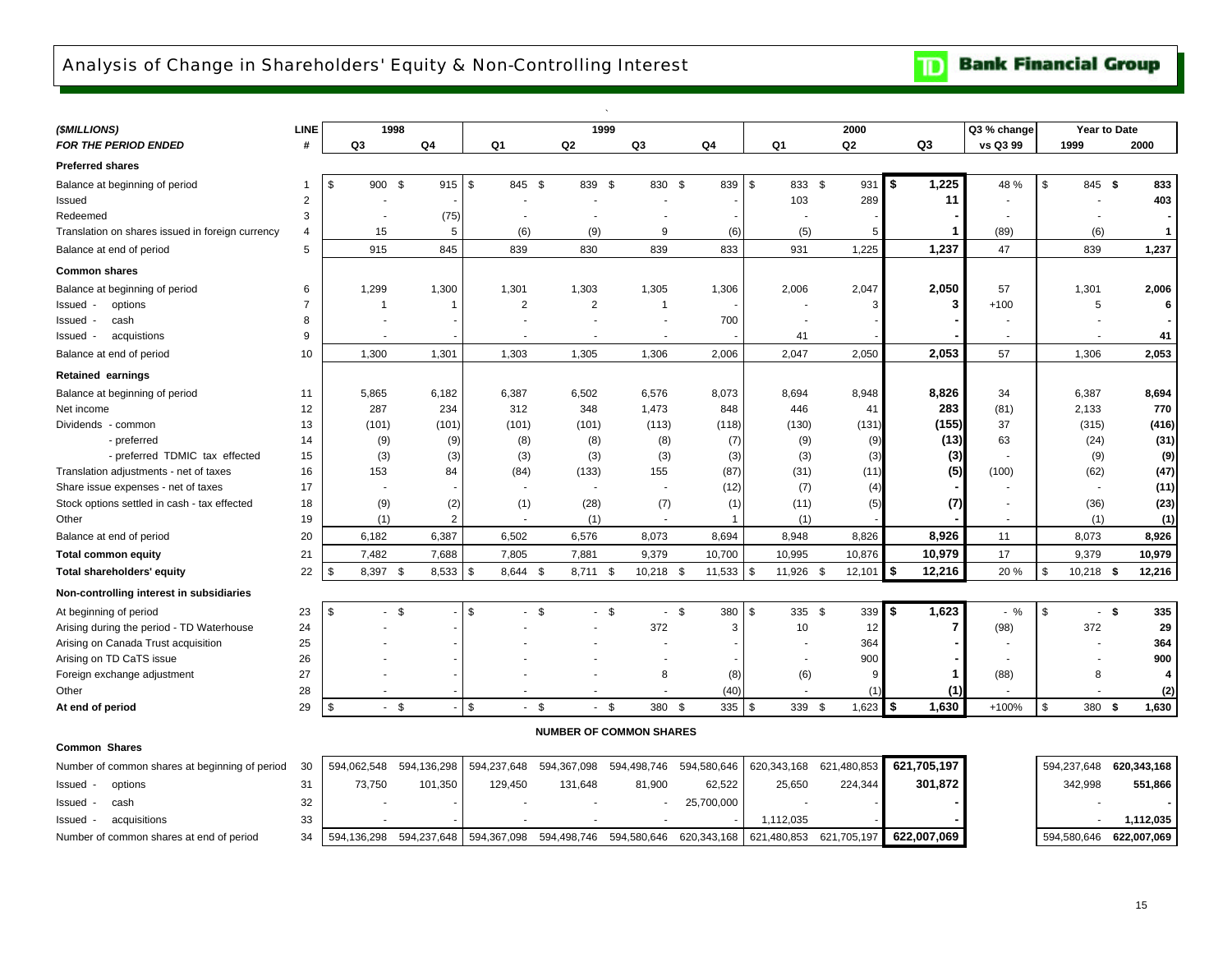# <span id="page-17-0"></span>Risk-Weighted Assets and Capital

**Bank Financial Group**  $\mathbf{D}$ 

| (\$MILLIONS)                                         | <b>LINE</b>    |                                  | 1998                     |               |            |               | 1999       |               |            |               |           |             |                       |               | 2000           |     |                | Q3 % change |
|------------------------------------------------------|----------------|----------------------------------|--------------------------|---------------|------------|---------------|------------|---------------|------------|---------------|-----------|-------------|-----------------------|---------------|----------------|-----|----------------|-------------|
| AS AT                                                | #              | Q3                               | Q4                       |               | Q1         | Q2            |            |               | Q3         |               | Q4        |             | Q1                    |               | Q <sub>2</sub> |     | Q <sub>3</sub> | vs Q3 99    |
| <b>Balance sheet assets</b>                          |                |                                  |                          |               |            |               |            |               |            |               |           |             |                       |               |                |     |                |             |
| Cash resources                                       | $\overline{1}$ | $1,247$ \$<br>\$                 | 499                      | \$            | $1,554$ \$ |               | $1,406$ \$ |               | $1,517$ \$ |               | 1,109     | \$          | 1,644 \$              |               | 964            | -\$ | 1,148          | (24)%       |
| <b>Securities</b>                                    | $\overline{2}$ | 5,627                            | 5,101                    |               | 5,784      |               | 5,727      |               | 6,043      |               | 6,956     |             | 6,324                 |               | 7,440          |     | 7,457          | 23          |
| Loans                                                | 3              | 47,238                           | 47,781                   |               | 51,085     |               | 53,762     |               | 55,274     |               | 54,280    |             | 59,371                |               | 68,850         |     | 71,319         | 29          |
| Customers' liability under acceptances               | 4              | 8,963                            | 9,706                    |               | 10,003     |               | 8,641      |               | 8,319      |               | 8,286     |             | 7,573                 |               | 7,336          |     | 7,304          | (12)        |
| Other assets                                         | 5              | 4,042                            | 5,192                    |               | 5,921      |               | 4,884      |               | 5,174      |               | 4,757     |             | 5,652                 |               | 10,133         |     | 7,669          | 48          |
| <b>Total balance sheet assets</b>                    | 6              | 67,117                           | 68,279                   |               | 74,347     |               | 74,420     |               | 76,327     |               | 75,388    |             | 80,564                |               | 94,723         |     | 94,897         | 24          |
| Off-balance sheet assets                             |                |                                  |                          |               |            |               |            |               |            |               |           |             |                       |               |                |     |                |             |
| <b>Credit instruments</b>                            | $\overline{7}$ | 23,012                           | 22,515                   |               | 21,468     |               | 21,806     |               | 20,154     |               | 19,347    |             | 18,863                |               | 15,960         |     | 16,114         | (20)        |
| Derivative financial instruments                     | 8              | 3,133                            | 5,007                    |               | 4,342      |               | 3,645      |               | 4,104      |               | 3,603     |             | 3,586                 |               | 3,928          |     | 4,236          | 3           |
| <b>Total off-balance sheet assets</b>                | 9              | 26,145                           | 27,522                   |               | 25,810     |               | 25,451     |               | 24,258     |               | 22,950    |             | 22,449                |               | 19,888         |     | 20,350         | (16)        |
| Total risk-weighted asset equivalent - Credit risk   | 10             | 93,262                           | 95,801                   |               | 100,157    |               | 99,871     |               | 100,585    |               | 98,338    |             | 103,013               |               | 114,611        |     | 115,247        | 15          |
| Total risk-weighted asset equivalent - Market risk   | 11             | 9,652                            | 9,305                    |               | 10,451     |               | 11,182     |               | 10,186     |               | 10,146    |             | 8,602                 |               | 9,926          |     | 11,586         | 14          |
| <b>Total risk-weighted assets</b>                    | 12             | \$<br>102,914                    | \$105,106                |               | \$110,608  | \$111,053     |            |               | \$110,771  |               | \$108,484 |             | \$ 111,615 \$ 124,537 |               |                |     | \$126,833      | 15 %        |
| <b>CAPITAL</b>                                       |                |                                  |                          |               |            |               |            |               |            |               |           |             |                       |               |                |     |                |             |
| TIER <sub>1</sub>                                    |                |                                  |                          |               |            |               |            |               |            |               |           |             |                       |               |                |     |                |             |
| Common shareholders' equity                          | 13             | $\sqrt[6]{\frac{1}{2}}$<br>7,482 | $\sqrt[6]{3}$<br>7,688   | $\sqrt[6]{3}$ | 7,805      | $\sqrt[6]{3}$ | 7,881      | $\sqrt[6]{3}$ | 9,379      | $\sqrt[6]{3}$ | 10,700    | $\mathbb S$ | 10,995                | $\sqrt[6]{3}$ | 10,876         | \$  | 10,979         | 17%         |
| Qualifying preferred shares                          | 14             | 915                              | 845                      |               | 839        |               | 830        |               | 839        |               | 833       |             | 931                   |               | 1,225          |     | 1,237          | 47          |
| Non-controlling interest in subsidiaries             |                |                                  |                          |               |            |               |            |               |            |               |           |             |                       |               |                |     |                |             |
| - TD Waterhouse Group, Inc.                          | 15             |                                  |                          |               |            |               |            |               | 380        |               | 335       |             | 339                   |               | 359            |     | 366            | (3)         |
| - CT Financial Services Inc.                         | 16             | $\overline{\phantom{a}}$         | $\overline{\phantom{a}}$ |               |            |               |            |               |            |               |           |             |                       |               | 364            |     | 364            |             |
| - TD CaTS                                            | 17             |                                  |                          |               |            |               |            |               |            |               |           |             |                       |               | 900            |     | 900            |             |
| Less: goodwill and intangibles in excess of 5% limit | 18             | (915)                            | (958)                    |               | (928)      |               | (882)      |               | (899)      |               | (892)     |             | (935)                 |               | (4, 729)       |     | (4, 643)       | $+100$      |
| Total Tier 1 capital                                 | 19             | 7,482                            | 7,575                    |               | 7,716      |               | 7,829      |               | 9,699      |               | 10,976    |             | 11,330                |               | 8,995          |     | 9,203          | (5)         |
| TIER <sub>2</sub>                                    |                |                                  |                          |               |            |               |            |               |            |               |           |             |                       |               |                |     |                |             |
| Subordinated notes                                   | 20             | 3,543                            | 3,606                    |               | 3,559      |               | 3,411      |               | 3,490      |               | 3,217     |             | 3,181                 |               | 4,327          |     | 4,839          | 39          |
| Less: amortization of subordinated notes             | 21             | (125)                            | (257)                    |               | (292)      |               | (221)      |               | (427)      |               | (346)     |             | (359)                 |               | (368)          |     | (373)          | (13)        |
| General allowance for credit losses                  | 22             | 643                              | 636                      |               | 744        |               | 740        |               | 749        |               | 753       |             | 744                   |               | 849            |     | 851            | 14          |
| Total Tier 2 capital                                 | 23             | 4,061                            | 3,985                    |               | 4,011      |               | 3,930      |               | 3,812      |               | 3,624     |             | 3,566                 |               | 4,808          |     | 5,317          | 39          |
| Other deductions                                     | 24             | (47)                             | (24)                     |               | (24)       |               | (25)       |               | (43)       |               | (150)     |             | (143)                 |               | (1, 155)       |     | (920)          | $+100$      |
| <b>Total capital</b>                                 | 25             | \$<br>11,496                     | \$<br>11,536             | \$            | 11,703     | \$            | 11,734     | \$            | 13,468     | \$            | 14,450    | \$          | 14,753                | \$            | 12,648         | \$  | 13,600         | 1%          |
| <b>Capital ratios</b>                                |                |                                  |                          |               |            |               |            |               |            |               |           |             |                       |               |                |     |                |             |
| Canadian                                             |                |                                  |                          |               |            |               |            |               |            |               |           |             |                       |               |                |     |                |             |
| Tier 1 capital                                       | 26             | 7.3                              | 7.2                      |               | 7.0        |               | 7.0        |               | 8.7        |               | 10.1      |             | 10.2                  |               | 7.2            |     | 7.3            | $(1.4)$ pts |
| <b>Total capital</b>                                 | 27             | 11.2                             | 11.0                     |               | 10.6       |               | 10.6       |               | 12.1       |               | 13.3      |             | 13.2                  |               | 10.2           |     | 10.7           | (1.4)       |
| U.S. basis                                           |                |                                  |                          |               |            |               |            |               |            |               |           |             |                       |               |                |     |                |             |
| Tier 1 capital                                       | 28             | 7.1                              | 6.9                      |               | 6.7        |               | 6.7        |               | 8.4        |               | 9.9       |             | 9.9                   |               | 6.5            |     | 6.5            | (1.9)       |
| <b>Total capital</b>                                 | 29             | 11.0                             | 10.8                     |               | 10.5       |               | 10.7       |               | 12.2       |               | 13.1      |             | 13.0                  |               | 9.4            |     | 10.0           | $(2.2)$ pts |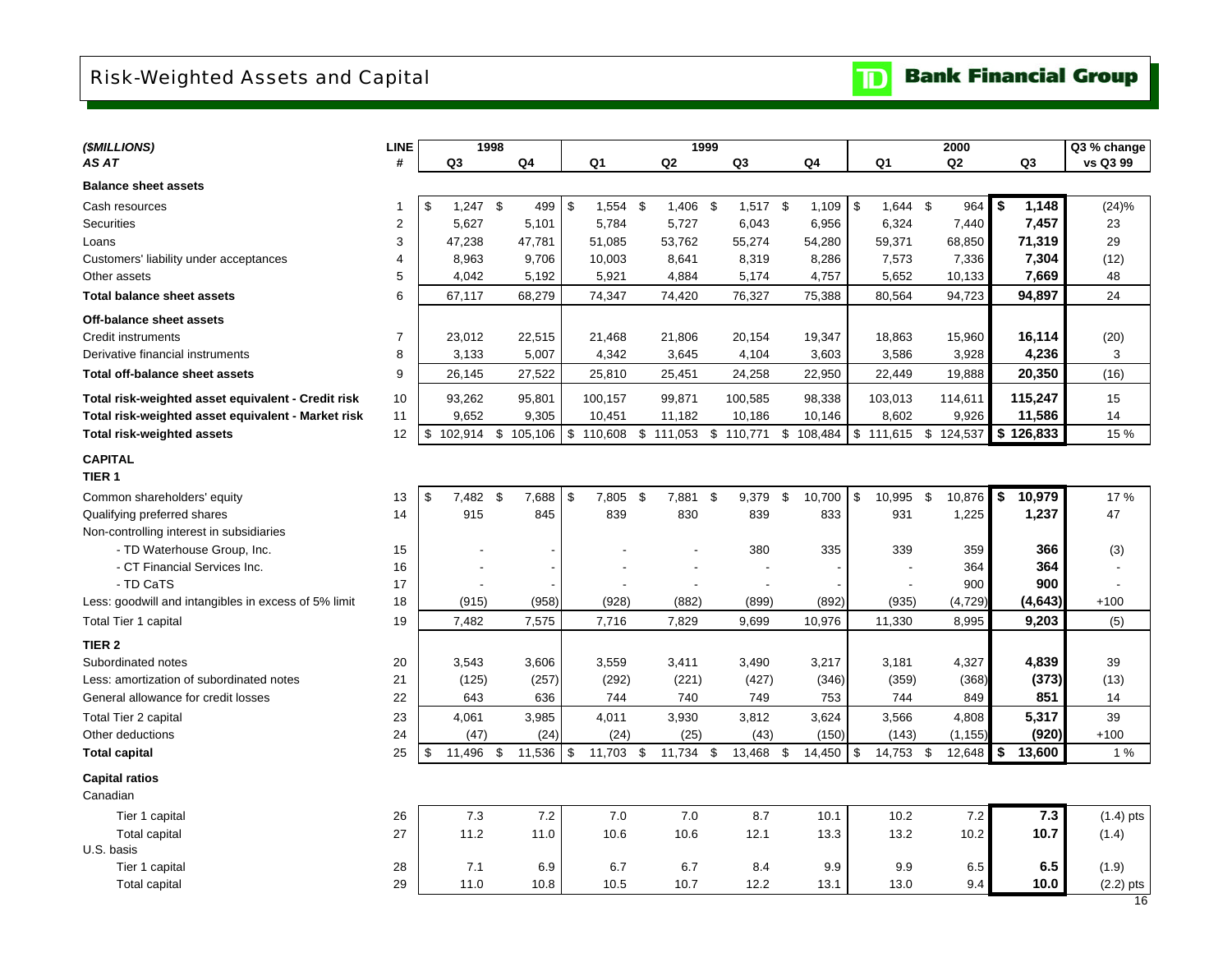# <span id="page-18-0"></span>Derivatives

|  | <b>Bank Financial Group</b> |  |
|--|-----------------------------|--|
|--|-----------------------------|--|

 $\mathbf{D}$ 

| (\$MILLIONS)                  | <b>LINE</b>    |                | 1998 |          |      |                | 1999           |                |               |                | 2000             |               | Q3 % Change |      |
|-------------------------------|----------------|----------------|------|----------|------|----------------|----------------|----------------|---------------|----------------|------------------|---------------|-------------|------|
| AS AT                         | #              | Q <sub>3</sub> |      | Q4       |      | Q <sub>1</sub> | Q <sub>2</sub> | Q <sub>3</sub> | Q4            | Q <sub>1</sub> | Q <sub>2</sub>   | Q3            | vs Q3 99    |      |
| <b>Interest Rate</b>          |                |                |      |          |      |                |                |                |               |                |                  |               |             |      |
| Notional Principal            |                | \$<br>420,679  | \$   | 467,072  | \$   | 470,013        | \$<br>544,798  | \$<br>633,683  | \$<br>706,425 | \$<br>697,617  | \$<br>769,223    | \$<br>798,420 |             | 26 % |
| <b>Replacement Cost</b>       | $\overline{c}$ | 4,482          |      | 6.701    |      | 6.782          | 5,906          | 5,871          | 5,833         | 6,776          | 5,576            | 5,329         |             | (9)  |
| <b>Credit Equivalent</b>      | 3              | 5,877          |      | 8,372    |      | 8,495          | 7,663          | 7,770          | 7,803         | 8,823          | 7,793            | 7,661         |             | (1)  |
| Risk-Weighted                 | 4              | 1,433          |      | 2,133    |      | 2,108          | 1,840          | 1,887          | 1,922         | 2,169          | 1,903            | 1,867         |             | (1)  |
| <b>Foreign Exchange</b>       |                |                |      |          |      |                |                |                |               |                |                  |               |             |      |
| <b>Notional Principal</b>     | 5              | 202,769        |      | 351,471  |      | 308,549        | 325,292        | 335,927        | 343,472       | 362,227        | 400,966          | 398,236       |             | 19   |
| <b>Replacement Cost</b>       | 6              | 4,368          |      | 7,386    |      | 4,931          | 4,949          | 4,581          | 4,265         | 5,552          | 7,354            | 6,446         |             | 41   |
| <b>Credit Equivalent</b>      | $\overline{7}$ | 8,011          |      | 13,237   |      | 10,254         | 10,435         | 10.652         | 10,505        | 11,899         | 14,169           | 13,782        |             | 29   |
| Risk-Weighted                 | 8              | 2,155          |      | 4,252    |      | 3,266          | 3,350          | 3,442          | 2,745         | 3,042          | 3,528            | 3,456         |             |      |
| <b>Other</b>                  |                |                |      |          |      |                |                |                |               |                |                  |               |             |      |
| Notional Principal            | 9              | 26,186         |      | 31,041   |      | 36,103         | 28,548         | 32,390         | 34,507        | 38,683         | 54,977           | 60,928        |             | 88   |
| <b>Replacement Cost</b>       | 10             | 405            |      | 450      |      | 470            | 305            | 762            | 918           | 342            | 678              | 867           |             | 14   |
| <b>Credit Equivalent</b>      | 11             | 2,426          |      | 2,854    |      | 2,558          | 2,446          | 3,446          | 3,527         | 3,099          | 4,395            | 5,395         |             | 57   |
| Risk-Weighted                 | 12             | 751            |      | 895      |      | 816            | 772            | 1,222          | 1,263         | 997            | 1,304            | 1,554         |             | 27   |
| <b>Total Derivatives</b>      |                |                |      |          |      |                |                |                |               |                |                  |               |             |      |
| Notional Principal            | 13             | 649,634        |      | 849,584  |      | 814,665        | 898,638        | 1,002,000      | 1,084,404     | 1,098,527      | 1,225,166        | 1,257,584     |             | 26   |
| Replacement Cost              | 14             | 9,255          |      | 14,537   |      | 12,183         | 11,160         | 11,214         | 11,016        | 12,670         | 13,608           | 12,642        |             | 13   |
| <b>Credit Equivalent</b>      | 15             | 16,314         |      | 24,463   |      | 21,307         | 20,544         | 21,868         | 21,835        | 23,821         | 26,357           | 26,838        |             | 23   |
| Risk-Weighted                 | 16             | 4,339          |      | 7,280    |      | 6,190          | 5,962          | 6,551          | 5,930         | 6,208          | 6,735            | 6,877         |             | 5    |
| Netting & Collateral - Impact | 17             | (1,206)        |      | (2, 273) |      | (1,848)        | (2, 317)       | (2, 447)       | (2, 327)      | (2,622)        | (2,807)          | (2,642)       |             | 8    |
| Net Risk-Weighted             | 18             | 3,133<br>\$    | -\$  | 5,007    | - \$ | 4,342          | \$<br>3,645    | \$<br>4,104    | \$<br>3,603   | \$<br>3,586    | \$<br>$3,928$ \$ | 4,235         |             | 3%   |